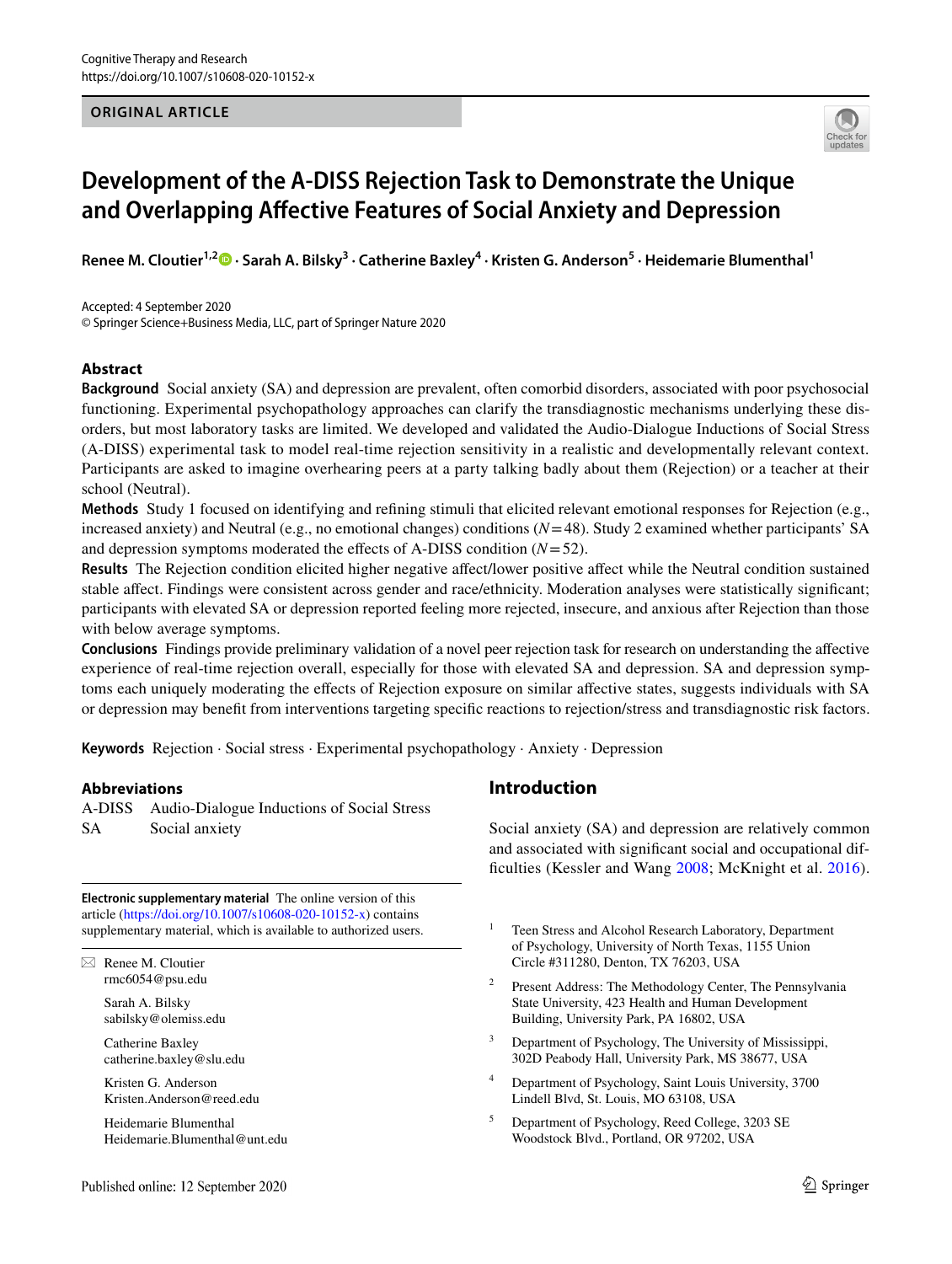These disorders are also often comorbid with each other, sharing features associated with impairment and distress (Bruce et al. [2005;](#page-13-0) Kessler et al. [2005a,](#page-14-2) [b\)](#page-14-3). Scholars have increasingly focused on developing etiological models of SA and depression; biopsychosocial models highlight the role of negative reactivity to social stressors as causal and maintenance factors (Epkins and Heckler [2011](#page-13-1); Spence and Rapee [2016](#page-15-0)). Better understanding transdiagnostic risk/ maintenance factors, such as negative reactivity to social stress, may help clarify the shared mechanisms and diferentiating features of these disorders (Cuthbert and Kozak [2013\)](#page-13-2). Experimental psychopathology techniques are an efective way to empirically examine these features; however, few studies have done so (Zvolensky et al. [2001](#page-15-1)). Here, we describe a new laboratory method for eliciting interpersonal rejection, and its application to SA and depressive symptomatology.

Negative reactivity to social stress may maintain and exacerbate SA and depression symptoms by eliciting aversive social interactions and decreasing the availability of positive social support. For SA, Spence and Rapee ([2004,](#page-14-4) [2016](#page-15-0)) propose a deleterious cycle wherein youth with elevated SA elicit more negative reactions from family and peers, resulting in increased anxiety. For depression, interpersonal and stress generation theories suggest depression symptoms may erode the quality of individuals' relationships, elicit stress, and increase or maintain levels of depression (Coyne [1976;](#page-13-3) Hammen [2006](#page-14-5)). The Cumulative Interpersonal Risk Model of SA and depression indicate that negative reactivity to social stressors is a risk and maintenance factor for both disorders independently as well as their comorbidity (Epkins and Heckler [2011](#page-13-1)). These theories on the etiology and maintenance of both SA and depression converge to suggest that both disorders are marked by significant difficulties in interpersonal relationships, which maintain and exacerbate symptoms. Critically, empirical data aligns with theory; for example, individuals with SA and depression are often considered less liked by peers (Blöte et al. [2007](#page-13-4); Erath et al. [2007](#page-14-6); Gazelle and Ladd [2003\)](#page-14-7) and display greater difficulties in relationships with family and peers (McLaughlin and Nolen-Hoeksema [2012](#page-14-8); Starr and Davila [2008](#page-15-2); Tran et al. [2012](#page-15-3)) than individuals without SA and depression. One factor that may play a particularly strong role in explaining these difficulties is sensitivity to interpersonal rejection.

Previous work has identifed a number of transdiagnostic constructs that may maintain features of both anxiety and depression (e.g., repetitive negative thinking; Klemanski et al. [2017](#page-14-9)). Critically, sensitivity to interpersonal rejection may represent another important transdiagnostic construct to consider in the maintenance and etiology of both SA and

depression (Slavich et al. [2010](#page-15-4); Spence and Rapee [2004,](#page-14-4) [2016](#page-15-0)). Interpersonal rejection is a common experience that can infuence afect and behavior (Williams [2007\)](#page-15-5), and both SA and depression are associated with hypersensitivity to criticism, vigilance to social threat, as well as interpreting ambiguous feedback as negative (Amir et al. [2005;](#page-13-5) Roberts et al. [2010\)](#page-15-6). For individuals with elevated SA, interpersonal rejection can elicit depression-like attentional biases, possibly representing an important transdiagnostic feature of SA and depressive symptoms (Kraines et al. [2019](#page-14-10)). Yet within this transdiagnostic vulnerability of hypersensitivity to rejection, the specifc afective responses to rejection may diferentiate SA (anxiety, insecurity) and depressive (sadness, anger) risk (APA [2013](#page-13-6); Garber and Weersing [2010](#page-14-11); Kupferberg et al. [2016\)](#page-14-12).

Most of the literature on SA symptoms, depression, and sensitivity to social rejection rests on retrospective selfreport methodologies, opening the possibility that observed fndings are infuenced by method variance and/or reporting biases (Epkins and Heckler [2011;](#page-13-1) Starr and Davila [2008](#page-15-2)). For example, when recalling previous rejection experiences, people may overestimate the impact the experience actually had on their emotional response (Thomas and Diener [1990](#page-15-7)). Laboratory-based approaches can elicit feelings of interpersonal rejection under controlled laboratory conditions, thus limiting the efects of self-report biases or general negative afectivity on associations with SA and depression (Black-hart et al. [2009;](#page-13-7) Zvolensky et al. [2001\)](#page-15-1).

Unfortunately, existing social rejection tasks tend to have fairly limited generalizability to real world situations or include fairly complex tasks that are difficult to standardize and implement. For example, Cyberball involves an online ball tossing game where participants are gradually excluded by two other pre-programmed 2-Dimensional avatars whom are presented as fellow participants participating from another room/location (Williams et al. [2000](#page-15-8)). While easy to implement, the online context may undermine the ecological validity of research questions seeking to clarify in-person processes and be less likely to generalize to realworld behaviors (e.g., Bacon et al. [2015\)](#page-13-8). More interpersonally engaging tasks, such as the Yale Interpersonal Stressor (i.e., trained confederates actively exclude participants from a conversation), may be both efective and generalizable, though often are logistically challenging and cost prohibitive (Stroud et al. [2000\)](#page-15-9). Using mental imagery to instill states of rejection may balance concerns surrounding standardization, feasible implementation, internal reliability, and ecological validity (Blackhart et al. [2009](#page-13-7); Holmes and Matthews [2010](#page-14-13)). Of these, the Articulated Thoughts in Simulated Situations (ATSS) 'overheard conversation' paradigm, offers a generalizable and realistic setting, though is designed to stimulate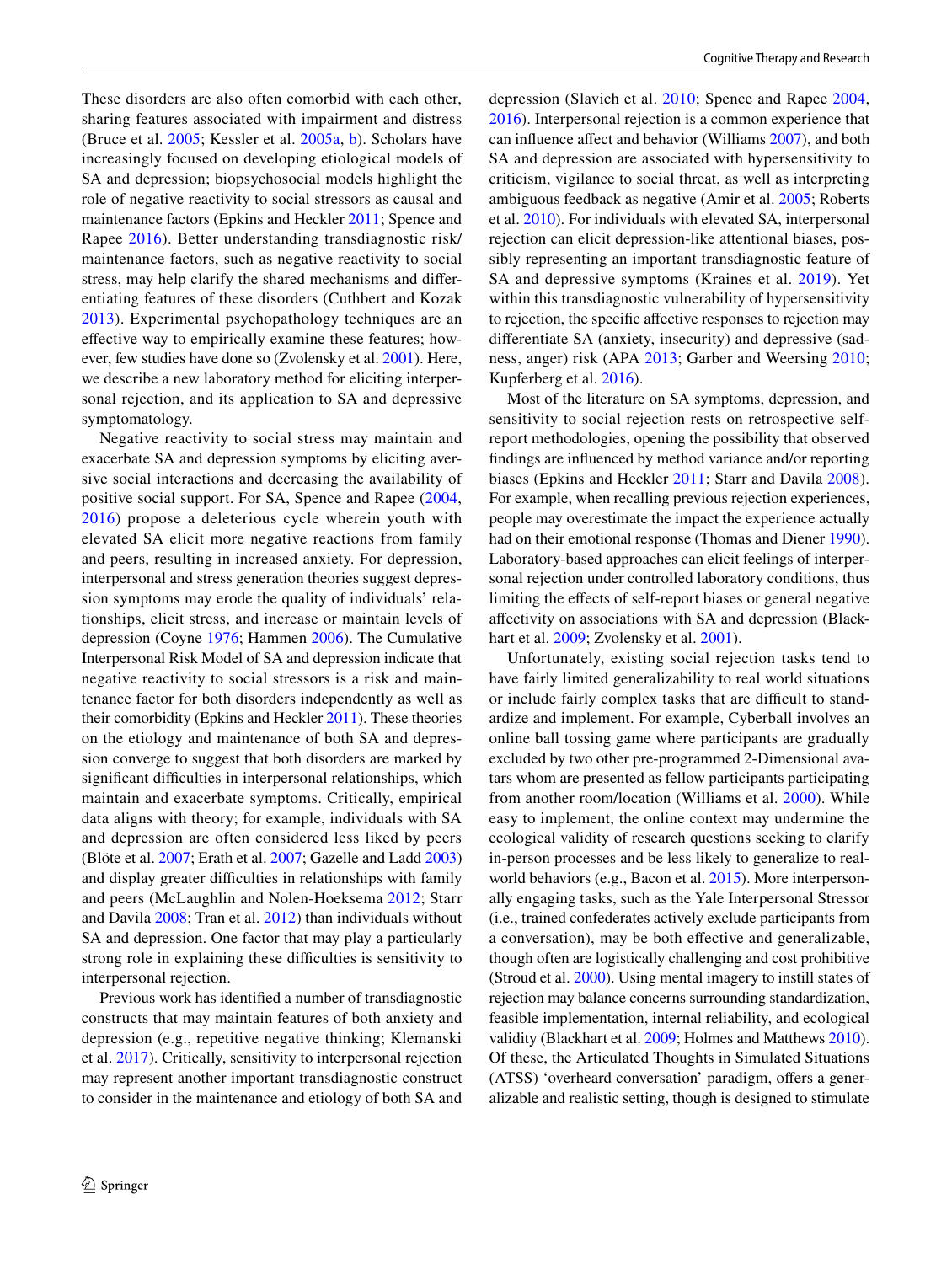cognitions to be qualitatively coded, rather than induce states of rejection or stress (Davison et al. [1984,](#page-13-9) [1997\)](#page-13-10).

Meta-analyses and reviews on experimental psychopathology techniques, and studies of rejection specifcally, highlight three additional limitations of this area (e.g., Blackhart et al. [2009](#page-13-7); Waters et al. [2017;](#page-15-10) Zvolensky et al. [2001](#page-15-1)): 1. comparison/control conditions often involve *acceptance* (e.g., inclusion in ball-tossing games) or are *non-social* (e.g., reading task), superficially exaggerating the efects of rejection with conceptually distinct implications; 2. assessing only positive and negative afect as outcomes of social rejection, masking important heterogeneity in unique afective responses (e.g., anxiety; anger) for certain individuals (e.g., as a function of gender, clinical disorders), central to intervention development; 3. certain reactions to rejection may be delayed or persist for longer periods of time for individuals with SA or depression, requiring the assessment of timing, not evaluated in most studies.

As symptoms of SA and depression often emerge during adolescence and early adulthood, ecologically valid laboratory tasks that can simulate rejection using standardized methods for individuals in this age range are required (Kessler et al. [2005a,](#page-14-2) [b](#page-14-3)). Identifying a social, personally neutral state to serve as a meaningful control condition without conceptual (e.g., social vs. non-social) or methodological (e.g., diferent tasks and/or times) confounds is challenging (Blackhart et al. [2009\)](#page-13-7). Accordingly, we developed and validated the Audio-Dialogue Inductions of Social Stress (A-DISS): a realistic social rejection task (and corresponding Neutral condition) to efectively elicit relevant emotional responses (e.g., anxiety, rejection, insecurity) and compared participants' reactions to the task on the basis SA and depressive symptoms. While the task was intended to elicit similar responses across gender, as women report greater negative reactions to rejection and higher levels of SA and depression than men, we tested gender as a potential moderator (Asher et al. [2017;](#page-13-11) Blackhart et al. [2009](#page-13-7); Nolen-Hoeksema [2001\)](#page-14-14). As both SA and depression are marked by sensitivity to rejection, we expected SA and depression symptoms to each moderate the effect of condition (Rejection vs. Neutral), such that those with higher levels of SA or depression would report feeling more rejected and insecure during Rejection exposure (Slavich et al. [2010;](#page-15-4) Spence and Rapee [2004](#page-14-4), [2016\)](#page-15-0). As fear and anxiety of negative evaluation is a core characteristic of SA, we expected those with elevated SA to also report elevated anxiety during rejection (Spence and Rapee [2004](#page-14-4), [2016](#page-15-0)). Lastly, as irritability is a common feature of depression, we expected those with elevated depression to also report elevated anger and annoyance during rejection (Sheeber et al. [2009](#page-15-11)). Gender was not expected to signifcantly moderate the efects of condition on any of the outcomes.

## **Method**

The A-DISS is an imagination procedure where participants are directly and explicitly rejected based on the existent literature (e.g., Blackhart et al. [2009\)](#page-13-7). To activate social evaluation among adolescents/young adults, the imagined scenarios occur at a party setting with peers. Conditions are presented in a pre-recorded audio format to facilitate active engagement, enhance standardization, and allow experimenters to remain completely blind to condition assignments. Scripts were developed, and segment selection and validation for each condition occurred in two stages across two separate studies. The frst stage empirically reduced the author-developed segments, resulting in eight, 15–25 s segments (fnal task time 4–5 min per condition). The second stage replicated the fndings from stage one using the refned list of segments for each condition and explored potential individual diferences in responding. To avoid carry-over efects, both studies were between-subjects designs where participants were randomly assigned to listen to, and provide feedback on, either the Neutral or Rejection segments. The Institutional Review Board at the University of North Texas approved all procedures prior to participant contact.

#### **A‑DISS Script Development and Audio Recording**

The A-DISS content was based on the literature on related constructs (e.g., SA; rejection), laboratory paradigms (e.g., social stressors; emotional elicitation), and informal consultations with available adolescents/young adults (e.g., Blackhart et al. [2009](#page-13-7); Williams [2007](#page-15-5); Zvolensky et al. [2001](#page-15-1)). Loosely following the format of the ATSS (Davison et al. [1987\)](#page-13-12), the A-DISS is set at a party where the participant overhears a conversation about them (Rejection) or a teacher (Neutral). Graduate and undergraduate research assistants wrote scripts describing a man or woman, containing 15–25 s 'segments' of dialogue to be read by two voice actors (1 man/1 woman), allowing for binary gender matching of pronouns/actors across conditions and to minimize potential gender bias. Segments were drafted over several months and revised through informal focus groups composed of men and women undergraduates  $(n=12)$ , non-college attending young adults  $(n=2)$ , and highschool students (*n*=2). From this, 18 Rejection and 17 Neutral segments were identifed for recording and validation testing.

Selected segments were audio recorded and edited in Audacity freeware (Audacity Team [2019](#page-13-13)) to ensure high overall sound quality as well as consistency across segments, condition (Rejection vs. Neutral), and gender pronouns used (men vs. women). Once the substantive content of the recordings was fnalized, background noise (e.g., indiscernible conversations) was added to build realism.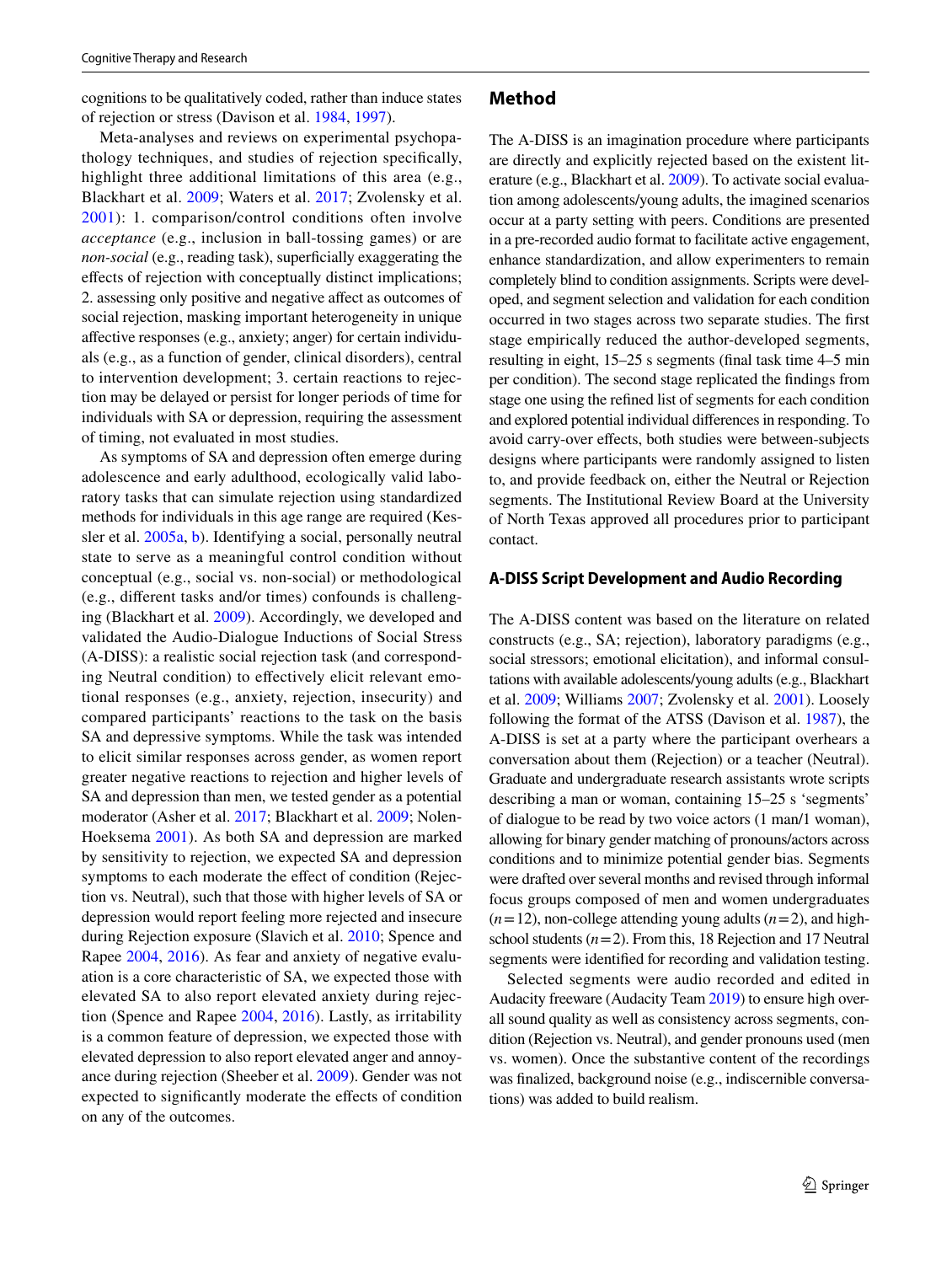# **Stage 1: A‑DISS Script Segment Selection and Preliminary Validation**

## **Participants**

College students  $18 + \text{years}$  of age were recruited via SONA for a study on afective responding to social situations in exchange for course credit at a large Southwestern university. Fifty participants completed the study  $(M<sub>age</sub>=19.17$  years, *SDage* = 1.74, range 18–25 years; 70% Ciswomen; 30% Cismen). The plurality of participants identifed as White (40%), followed by Black (22%), Hispanic (18%), multiracial (10%), Asian (2%), and other (2%).

## **Design and Procedure**

Participants were informed that the study would examine how people react to certain social situations without reference to conditions or afective targets. After written consent, participants completed a brief set of demographic questionnaires (e.g., age, gender, race/ethnicity) and were introduced to the task by a research assistant. The research assistant instructed participants to close their eyes, tune into the thoughts running through their mind, then report on how they felt following each recorded segment (see Supplemental Materials for full instructions). Consistent with recommended best practices (Holmes and Mathews [2010](#page-14-13)), participants were asked to imagine themselves in the situations that were being described as if it were happening in real time (rather than as an outside observer). After random assignment to task conditions via block randomization, participants were given pre-recorded condition-specifc task instructions: "Imagine that you have arrived early to a party at a friend's house in the late afternoon/early evening. In the next room you overhear two people talking about [you/ a teacher you do not know]. They don't know that you are listening, but you know that it's [you/ a teacher from your school] that they are talking about."

Segments were presented in randomized order to minimize ordering efects within condition. Segments included gender-matched pronoun references for men and women. A sample segment for women in the Rejection condition:

| Man:   | Did you see what she was wearing?                       |
|--------|---------------------------------------------------------|
| Woman: | She looked ridiculous!                                  |
| Man:   | I still can't believe it!                               |
| Woman: | Right? Like, who would walk out of the house like that? |
| Man:   | I have no idea!                                         |
| Woman: | And I mean, everyone was talking about it!              |
| Man:   | I could never imagine wearing that in public            |

A sample segment for men in the Neutral condition:

| Man:   | How do you like that class by the                                                                                      |
|--------|------------------------------------------------------------------------------------------------------------------------|
| Woman: | way?<br>I dunno $-$ it's pretty boring                                                                                 |
| Man:   | Yeah – the teacher kind of drones<br>on                                                                                |
| Woman: | It's seriously so hard to sit<br>through the entire class most<br>days!                                                |
| Man:   | Yeah, and it's not like the material<br>is hard I just can't pay attention<br>when the teacher sounds like a<br>robot! |
| Woman: | Do you think that's what he<br>always sounds like?                                                                     |
| Man:   | Probably                                                                                                               |

After each segment, participants rated their acute emotional states. After the fnal 'blinded' emotional reactivity rating, participants completed a brief post-task computer questionnaire and funneled debriefng interview. Once participants were informed about the purpose of the study, they were given printed transcripts of all of the segments they had listened to (either Rejection or Neutral) and asked to provide 'unblinded' feedback. As before, written transcripts were all presented in randomized order to minimize ordering efects.

#### **Measures**

#### **Acute Emotional Reactivity (Blinded)**

Self-reported emotional responses to each segment of the audio recordings were measured using single items from the well-established *Subjective Units of Distress Scale* (SUDS; Gotlib et al. [2005;](#page-14-15) Wolpe [1958\)](#page-15-12). Participants rated current levels of feeling anxious, rejected, insecure, annoyed, bored, and happy from 1 (*Not at all*) to 9 (*A lot*) immediately pretask (baseline) and following each individual segment.

#### **Post‑task Measures (Unblinded)**

Participants were provided written transcripts of each of the segments and asked to rate them on a scale of 0 (*Not Realistic at All*) to 10 (*Very Realistic*).

#### **Baseline Measures (Blinded)**

Participants completed demographic surveys and measures of SA during the baseline questionnaire period for descriptive purposes. The *Social Interaction Anxiety Scale* (SIAS; Mattick and Clarke [1998\)](#page-14-16) contains 20-items rated on a 0 (*not at all*) to 4 (*extremely*) scale indicating how much each characteristic is true of the participant (e.g., "I have difficulty talking with other people") resulting in a possible sum score range of 0–80. The SIAS evidences good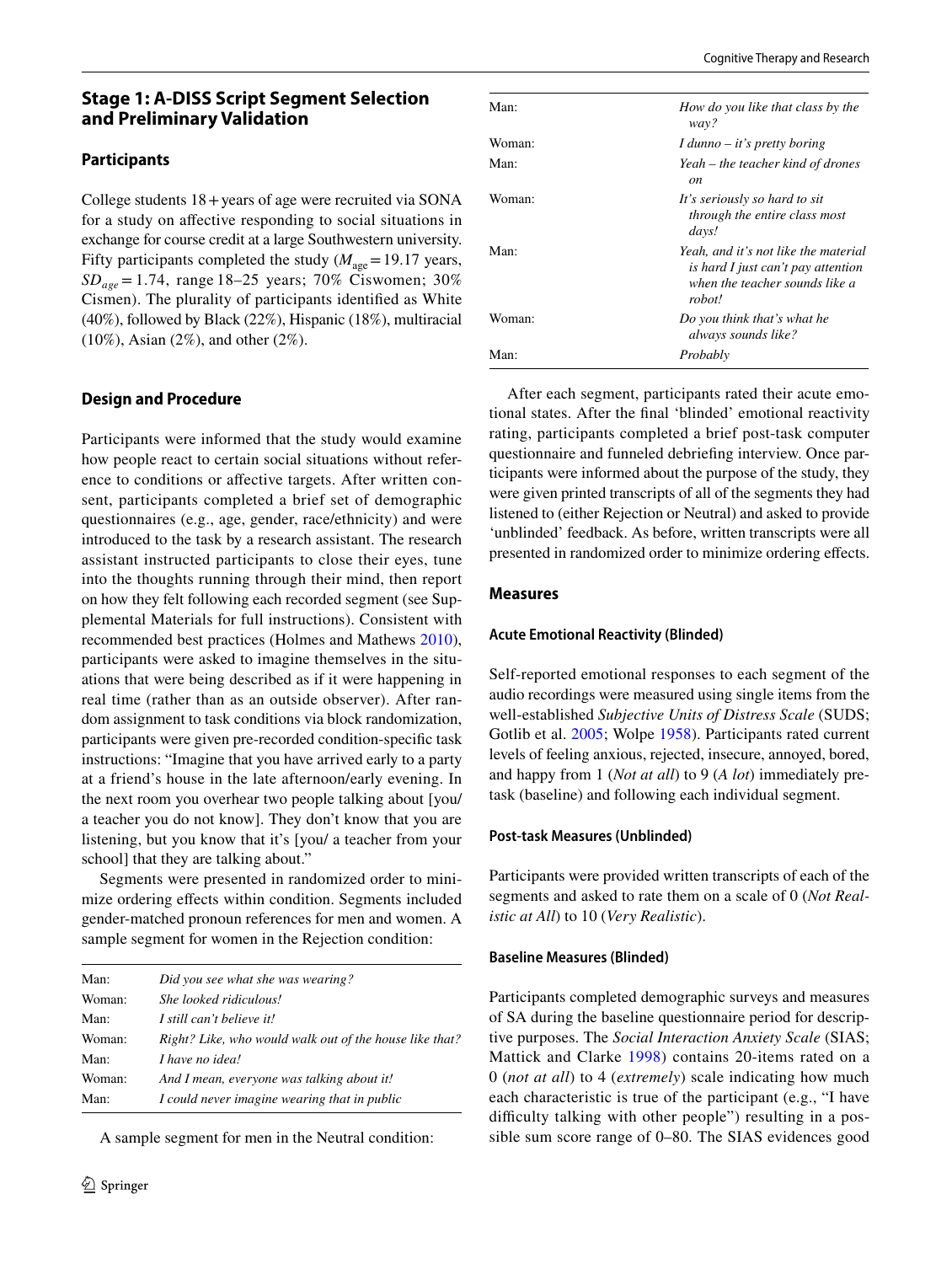internal consistency (e.g.,  $\alpha$  = 0.95 in current sample) and stability over time (e.g., re-test coefficients  $> 0.90$ ; Mattick and Clarke [1998](#page-14-16)).

#### **Data Quality**

Participants were assessed on their recall of study instructions with open-ended, face-valid, study-specific items (e.g., *How many actors were present? Where did this scenario occur?*) and confrmed whether they provided valid responses. Participants who failed multiple recall items or self-declared that they provided spurious responses were excluded from the fnal analyses.

#### **Analytic Approach and Results**

#### **Data Quality and Descriptive Statistics**

One participant failed multiple data quality check/recall items and another participant self-disclosed providing spurious responses. Both were excluded, resulting in 25 participants in the Neutral (72% Ciswomen;  $M = 19.5$  years,  $SD = 1.9$ ) and 23 in the Rejection (70% Ciswomen,  $M = 18.8$  years,  $SD = 1.4$ ) condition. The total sample reported a mean level of 25.38 (*SD*=17.59) on the SIAS; participants in the Neutral condition reported a mean of 22.8 (*SD*=17.18) while those in the Rejection condition reported a mean of 28.8 (*SD*=17.87). Chi Squared and independent sample t-tests did not reveal any statistically signifcant differences on gender, age, or SA symptoms across conditions  $(p's > 0.05)$ .

#### **Identifying Segments**

Segments were evaluated based on the extent to which they elicited the expected emotional reactions under 'true' research task settings (i.e., blind to the purpose of the study) and the unblinded feedback after debriefng using descriptive analyses/fgures. Rejection segments were rated on the extent to which they elicited greater anxiety, rejection, and insecurity compared to baseline levels and one another. Neutral segments were examined as to the extent negative afect was the same or lower than baseline levels and one another. All segments were further evaluated on realism ratings.

A series of one-way ANOVAs indicated no significant baseline diferences across any SUDS rating *F's*(1, 46)<2.61, *p*'s>0.05). Across all 18 of the Rejection segments, the mean SUDS values ranged from 5.05 to 6.35 on anxiety (as compared to  $M = 3.69$ ,  $SD = 2.52$  across the sample at baseline), 5.16–7.35 on rejection (*M*=2.71, *SD*=2.52 at baseline),  $5.45 - 7.35$  on insecurity ( $M = 3.77$ ,  $SD = 2.74$ baseline), 1.47–2.74 on happiness  $(M = 5.88, SD = 1.98)$ baseline), 5.05–7.25 on annoyance  $(M = 2.54, SD = 2.08)$  baseline), and 1.94–3.72 on boredom (*M*=3.90, *SD*=2.10). The mean realism ratings ranged from 6.00 to 7.73. As such, all Rejection segments were considered reasonably realistic, and determined to have increased negative afect, and decreased positive afect, from baseline.

Mean responses on the segments were then compared against each other to identify cutofs for inclusion. As we wanted the Rejection condition to elicit above average feelings of rejection, insecurity, and anxiety we selected segments with the highest observed means, noting that 5 is the midpoint of the 1–9 rating scale. Thus, segments with an average rejection or insecurity rating below a 6.00 or anxiety rating below a 4.95 were excluded  $(n=6)$ . The remaining segments were ranked by realism ratings and the bottom four (with values  $< 6.62$ ) were cut. The final eight Rejection segments averaged 5.64 (*SD*=2.63) on anxiety, 6.88 on rejection (*SD* =2.61), 6.65 (*SD* =2.74) on insecurity, 1.94  $(SD = 1.81)$  on happiness,  $6.02$   $(SD = 2.78)$  on annoyance, and  $2.71$  ( $SD = 2.46$ ) on boredom. For segment-specific ranges on core negative affect variables, see Fig. [1.](#page-5-0)

Across the 17 Neutral segments, the mean SUDS values ranged from 1.50 to 2.73 on anxiety, 1.00–3.10 on rejection, 1.08–4.00 on insecurity, 2.18–4.96 on happiness, 1.96–4.59 on annoyance, and 3.13–4.87 on boredom. The mean realistic ratings ranged from 6.13 to 8.04. Overall, the Neutral segments were considered reasonably realistic and most did not signifcantly increase/decrease any afect rating. As we did not want the Neutral condition to increase any of the negative afect responses connected to rejection, we sought segments associated with the lowest/below average feelings of rejection, insecurity and anxiety, as well as average-toabove average feelings of boredom. Thus, segments with an average rejection rating above 1.50 (primary comparator), insecurity rating above 2.00, or anxiety rating above 2.50 were cut  $(n=4)$ . Given the distribution of scores, segments with an average boredom rating below 3.50 were cut  $(n=1)$ . The remaining segments were ranked by realism ratings and the bottom four (values  $< 6.60$ ) were cut. The final in eight Neutral segments averaged 1.88 on anxiety (*SD*=1.56), 1.22 rejection (*SD*=0.73), 1.31 on insecurity (*SD*=0.89), 3.76 on happiness  $(SD=2.29)$ , 3.14 on annoyance,  $(SD=2.55)$ , and 4.10 on boredom (*SD*=2.60). For segment-specifc ranges on core negative afect variables, see Fig. [1.](#page-5-0)

## **Stage 2: A‑DISS Validation**

#### **Participants**

College students  $18 + \text{years}$  of age were again recruited from an online SONA pool at a large Southwestern university in exchange for course credit. Participants were excluded if they had participated in Study 1. Fifty-two participants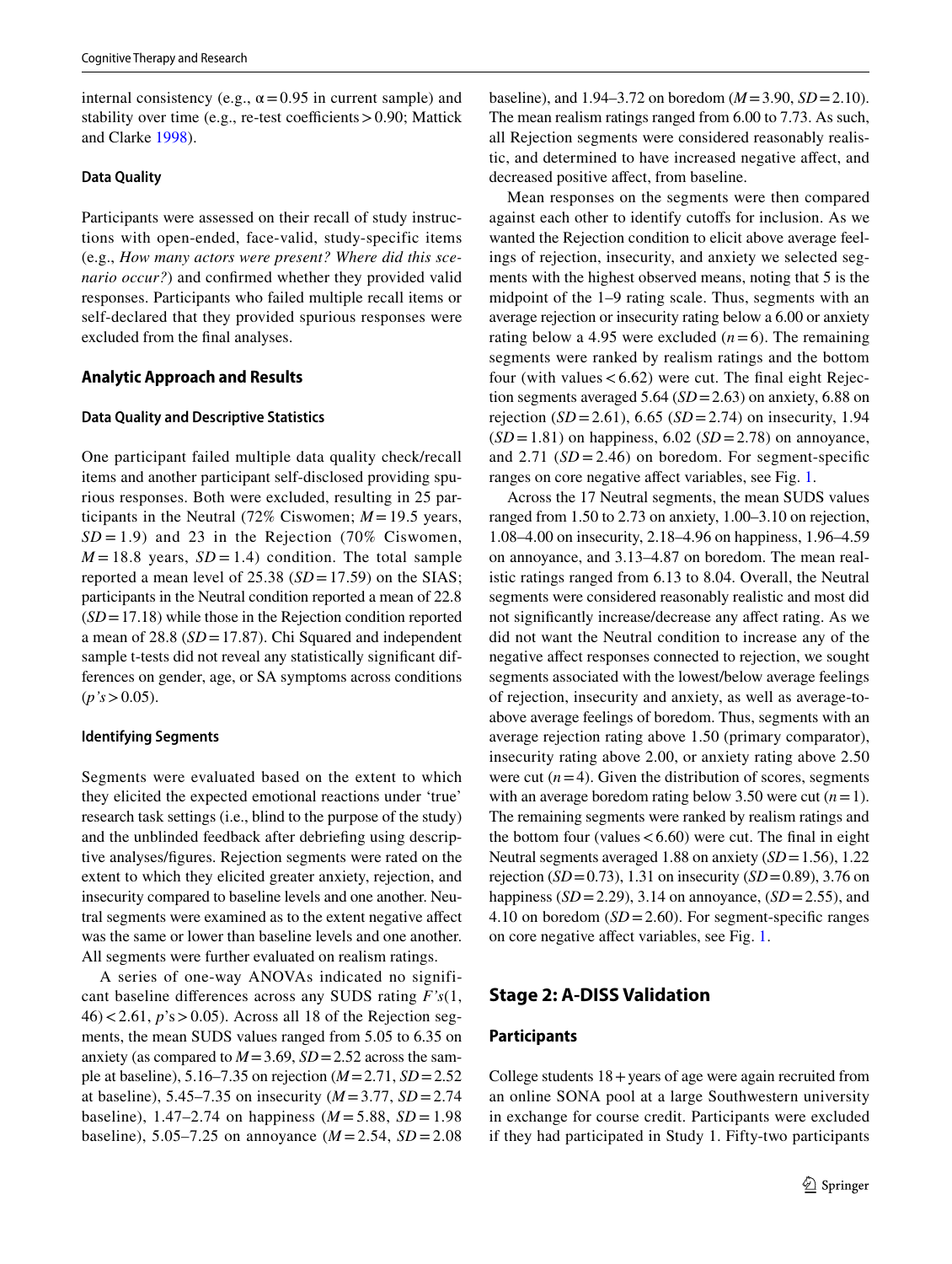<span id="page-5-0"></span>**Fig. 1** Study 1: Negative emotional responding of the fnal selected segments across (**a**) Neutral and (**b**) Rejection conditions. *SUDS* Subjective Units of Distress Scale; Numbers paired with 'N' or 'R' along the X axis correspond to specifc segments within the Neutral and Rejection conditions, respectively



aged 18–25 years attended the laboratory visit (See Table [1](#page-6-0) for Sample Demographics and Between Group Comparisons across Experimental Conditions).

## **Design and Procedure**

As outlined above, the frst stage data was used to select the top 8 Rejection and 8 Neutral segments for the second stage (see Supplemental Material for fnal transcripts; for recordings, contact frst author). The content of the selected segments was evaluated and organized in a set presentation order. As before, participants were randomized into conditions (presented by RAs blind to condition assignment), listened to each segment, and provided 'blind' emotional reactivity ratings. Unlike before, participants completed a longer baseline questionnaire to assess for potential moderators, provided one- and fve-minute post-task emotional reactivity ratings to examine the duration of efects, provided additional task ratings, and did not provide ratings on written transcripts. After the task and before the oneminute rating, participants sat quietly. After the one-minute rating, participants completed post-task questionnaires on their recall of the task instructions/scenario (used as data quality/validity checks), then completed the fve-minute post-task rating.

All SUDS data are presented for descriptive and comparative purposes. In addition to testing main effects of condition on acute emotional responding, baseline reported gender, SA, and depression symptoms were tested as potential moderators.

## **Measures**

## **Acute Emotional Reactivity and Post‑task Measures (Blinded)**

Participants completed the same SUDS items as before (i.e., anxious, rejected, insecure, annoyed, bored, happy), plus 'angry', on the same 1 to 9 scale (Gotlib et al. [2005](#page-14-15); Wolpe [1958\)](#page-15-12). All SUDS were assessed immediately pretask, following each individual segment, and one- and fveminutes post-task. At the end of the task, participants were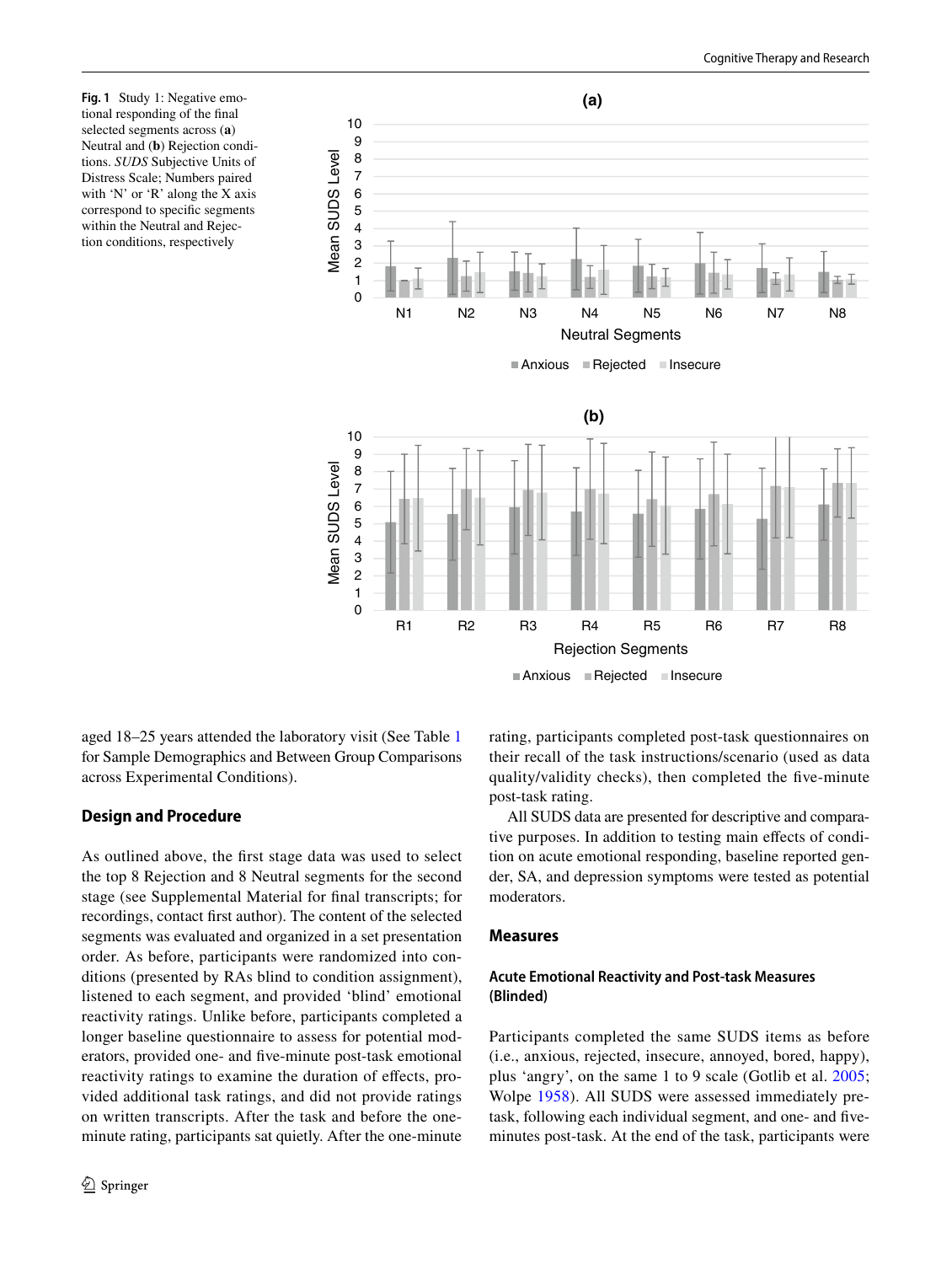<span id="page-6-0"></span>**Table 1** Study 2 sample demographics and between group comparisons across experimental conditions

| Variable                                                         | Total sample<br>$(n=52)$ | Rejection<br>$(n=26)$ | Neutral<br>$(n=26)$ |
|------------------------------------------------------------------|--------------------------|-----------------------|---------------------|
| Gender $n$ (%)                                                   |                          |                       |                     |
| Cismen                                                           | 20 (38.5%)               | $13(50.0\%)$          | 19 (73.1%)          |
| Ciswomen                                                         | 32 (61.5%)               | $13(50.0\%)$          | $7(26.9\%)$         |
| Sexual orientation $n$ (%)                                       |                          |                       |                     |
| Heterosexual                                                     | 49 (94.2%)               | 26 (100%)             | 23 (88.5%)          |
| Gay/Lesbian                                                      | $2(3.8\%)$               | $\mathbf{0}$          | 2(7.7%)             |
| <b>Bisexual</b>                                                  | $1(1.9\%)$               | $\mathbf{0}$          | $1(3.8\%)$          |
| Race/Ethnicity $n$ (%)                                           |                          |                       |                     |
| Hispanic                                                         | 14 (26.9%)               | 3(11.5%)              | 11 $(42.3%)$        |
| White                                                            | 14 (26.9%)               | $8(30.8\%)$           | 6(42.9%)            |
| <b>Black</b>                                                     | 21 (40.4%)               | 14 (53.8%)            | $7(26.9\%)$         |
| Asian                                                            | $0.0\%$                  | $\mathbf{0}$          | $\mathbf{0}$        |
| Multiple                                                         | $2(3.8\%)$               | $\mathbf{0}$          | 2(7.7%)             |
| Other                                                            | $1(1.9\%)$               | $1(3.8\%)$            | $\theta$            |
| Age $M(SD)$                                                      | 20.40 (1.88)             | 20.31 (1.91)          | 20.5(1.88)          |
| Social Interaction Anxiety Scale M (SD)                          | 24.42 (12.75)            | 22.15 (12.71)         | 26.69 (12.62)       |
| Center for Epidemiological Studies Depression<br>Scale $M(SD)^a$ | 14.53 (7.78)             | 12.04(6.39)           | 16.92(8.35)         |
| Mental Imagery Engagement $M(SD)$                                | 6.65(2.68)               | 6.23(2.83)            | 7.08(2.50)          |

Chi Square and one-way ANOVA tests evaluated whether experimental groups difered on any of the baseline characteristics; variables that were statistically different  $(p < .05)$  across groups are bolded  $a<sup>a</sup>n = 51$  for analyses with depression included as one participant opted not to complete the CESD

asked to rate the extent to which they were able to imagine themselves in the scenario on a scale of 1 (*not at all*) to 10 (*very well*).

#### **Baseline Measures/Potential Moderators**

In addition to the demographic, data quality, and SA (SIAS  $\alpha$  = 0.89 in current sample) measures described in Stage 1, participants in Stage 2 also reported on their depression symptoms. The *Center for Epidemiological Studies Depression Scale* (CESD; Lewinsohn et al. [1997](#page-14-17); Radloff [1977\)](#page-14-18) contains 20-items rated on a 0 (*rarely or none of the time [less than 1 day])* to 3 (*most of the time [5–7 days]*) scale, refecting how often each of the symptoms occurred within the past week, resulting in a possible sum score range of 0–60. The CESD evidences good internal consistency (e.g.,  $\alpha$  = 0.82 in current study) as well as convergent and divergent validity with other measures of depression and anxiety (e.g., Amtmann et al. [2014\)](#page-13-14).

## **Analytic Approach and Results**

## **Data Quality and Coding**

Two participants failed multiple recall items; however, we elected to retain these cases as a more conservative test of task efficacy under conditions where data quality is not screened/questionable data is not identifed (substantive fndings do not change with their exclusion). One participant opted not to complete the CESD, but otherwise provided complete data; they were excluded from only the analyses where depression was included as a variable. Participants' post-task ratings on their ability to imagine themselves in the scenarios were similarly high across conditions (Table [1\)](#page-6-0).

The single item SUDS were used to refect each emotion at baseline, one-, and fve-minute post-task. One-way ANOVAs confrmed no condition diferences on any baseline SUDS values (*p*'s>0.05). Within each condition, participants reported similar mean levels of all eight SUDs emotional responses to each segment. As shown in Fig. [2](#page-7-0), with the exception of the frst Rejection segment (R1), all of the remaining Rejection segments (R2-R8) had average rejection and insecurity ratings above 5 and anxiety ratings above 4. With the exception of N4 and N6, all of the Neutral segments had negative affect ratings below 2. Therefore, we took the participants' average of each SUDS emotion across the eight segments to refect their "during task response" on that emotion (designated as T1 in Figs. [3](#page-8-0), [4](#page-9-0)).

## **A‑DISS Condition on Acute Emotional Responding**

A series of repeated measures ANCOVAs with a betweensubjects factor (condition) were conducted predicting the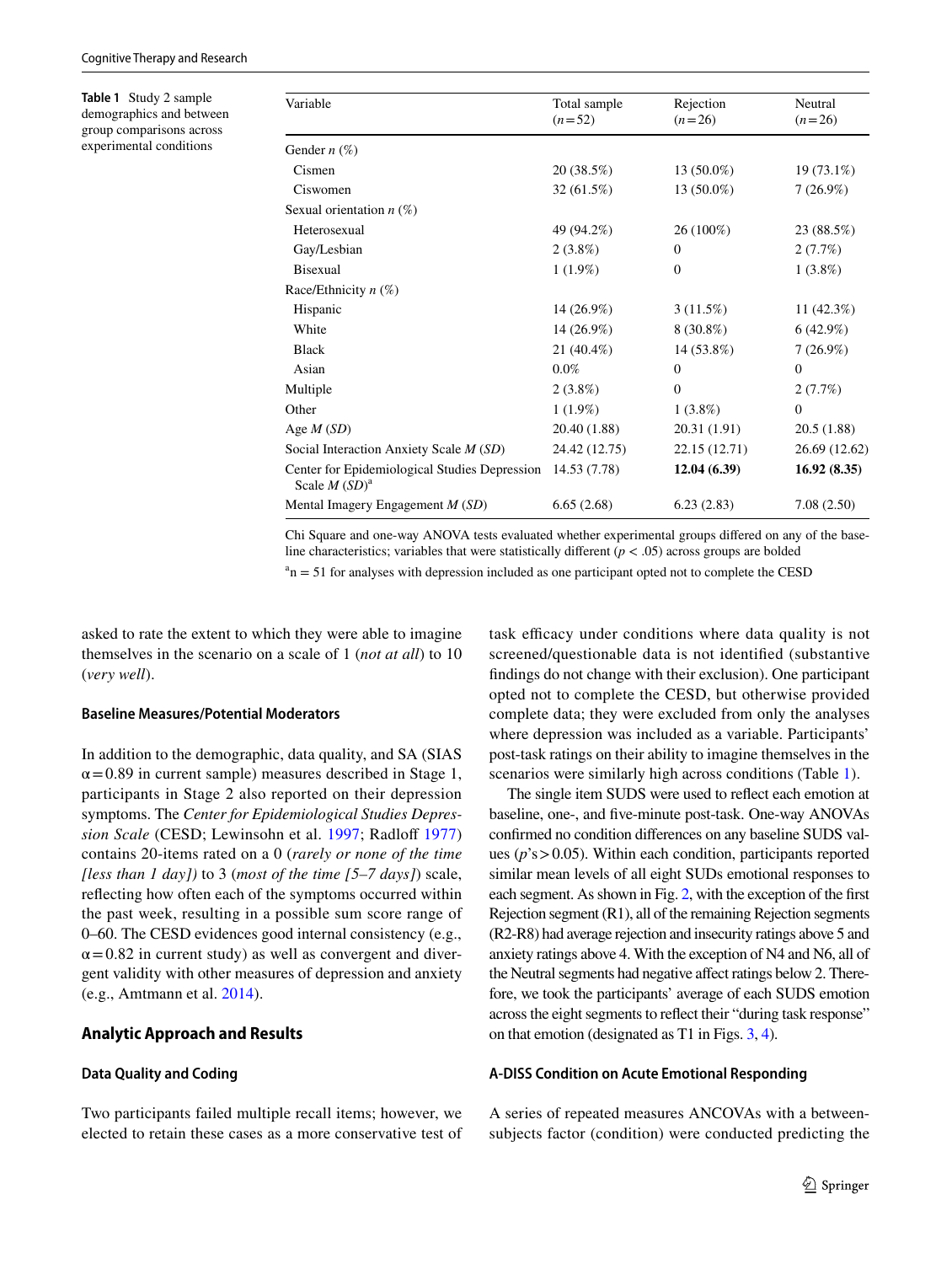<span id="page-7-0"></span>**Fig. 2** Study 2: Negative emotional responding at the segment level across (**a**) Neutral and (**b**) Rejection conditions. *SUDS* Subjective Units of Distress Scale. Numbers paired with 'N' or 'R' along the X axis correspond to specifc segments within the Neutral and Rejection conditions, respectively



Anxious Rejected Insecure Angry

acute emotional responses during the task (T1), 1-min post-task (T2), and 5 min post-task (T3) while controlling for baseline values. Significant between-subjects' efects (condition) on all emotional responses and withinsubjects (time) effects for feeling anxious, rejected, insecure, annoyed, and angry (but not bored or happy), were found (Table [2](#page-9-1)). There were also between x within subjects' efects on feeling anxious, rejected, insecure, annoyed, and angry, but not happy or bored. Within-subjects contrasts indicated significant condition x time linear effects for feeling anxious,  $F(1, 48) = 20.79$ ,  $p < 0.001$ , Partial  $\eta^2 = 0.30$ , rejected,  $F(1, 49) = 31.08$ ,  $p < 0.001$ , Partial  $\eta^2 = 0.39$ , insecure,  $F(1,49) = 29.44$ ,  $p < 0.001$ , Partial  $\eta^2 = 0.38$ , annoyed,  $F(1, 49) = 16.78$ ,  $p < 0.001$ , Partial  $\eta^2 = 0.26$ , angry,  $F(1, 49)$  $(49) = 34.31, p < 0.001$ , Partial  $\eta^2 = 0.41$ , and happy,  $F(1,$  $(49) = 4.60$ ,  $p = 0.037$ , Partial  $\eta^2 = 0.09$ . There were also significant condition x time quadratic effects for feeling rejected,  $F(1, 49) = 5.93$ ,  $p = 0.019$ , Partial  $\eta^2 = 0.11$ , and insecure,  $F(1, 49) = 10.24$ ,  $p = 0.002$ , Partial  $\eta^2 = 0.17$ . Neither linear nor quadratic efects were statistically signifcant for boredom ( $p$ 's  $> 0.05$ ). Figure [3](#page-8-0) depicts the adjusted mean and 95% Confdence Intervals for all of the condition x time effects.

**Criterion and Discriminant Validity for Rejection** During the task (T1; Fig. [3\)](#page-8-0), the Rejection condition was associated with increased negative affect (anxiety, rejection, insecurity, annoyance, and anger), decreased positive affect (happiness), and decreased boredom levels. One minute after the task (T2), Rejected participants continued to report elevated feelings of rejection and anger (but not other negative afect) compared to the Neutral condition. Rejected participants also reported elevations in feeling happy and bored relative to T1, but not as happy or bored as those in the Neutral condition at the same timepoint.

**Criterion and Discriminant Validity for Neutral** Neutral condition participants did not evidence any statistically signifcant increases on any emotion during or after the task. Overall, the Neutral condition reported stable, or slightly (but not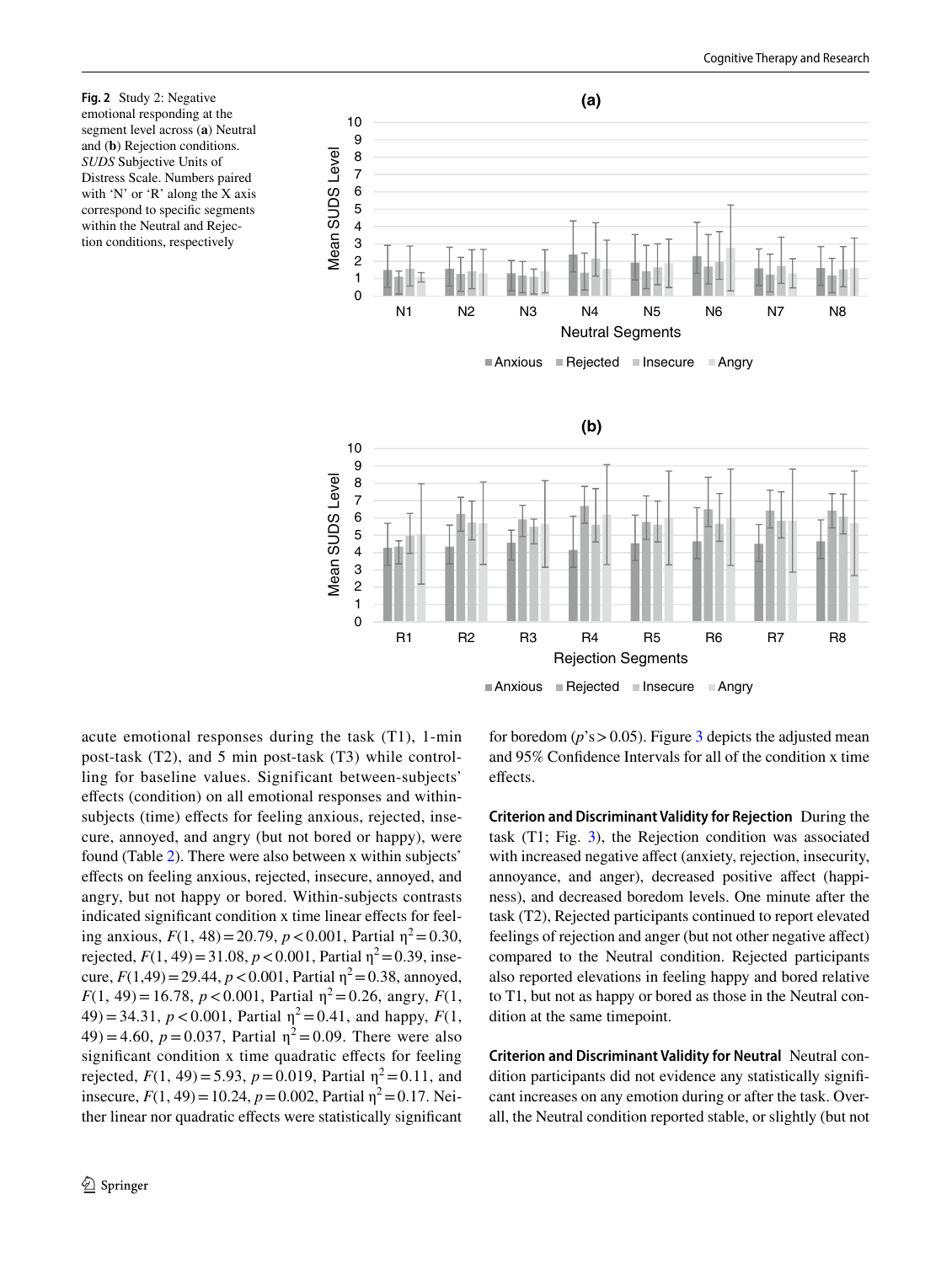



<span id="page-8-0"></span>**Fig. 3**  $a-g$  Condition  $\times$  time RM ANCOVA predicting Subjective Units of Distress Scale (SUDS) during the task (segment average), 1- and 5-min post task (controlling for baseline). Adjusted means and

95% CI are plotted. T1=during task (segment average); T2=oneminute post-task; T3=five-minute post-task

statistically signifcant) lower, negative emotions compared to baseline levels.

# **Task Recovery** Five minutes after the task (T3), participants returned to their conditions' respective baseline mean and generally had similar means to each other. The only exception was boredom—where those in the Neutral condition reported higher levels than those in the Rejection condition.

#### **Generalizability**

A series of 2 (Condition)×2 (Gender) ANCOVAs tested for gender diferences on task emotions (T1) controlling for baseline levels. There were no main nor interaction efects of gender on any acute emotions (*p*'s>0.05); as such, no additional data are reported. A post-hoc 2 (Condition)×3 (Race/ Ethnicity) ANCOVA tested for diferences on task emotions (T1) controlling for baseline levels among participants who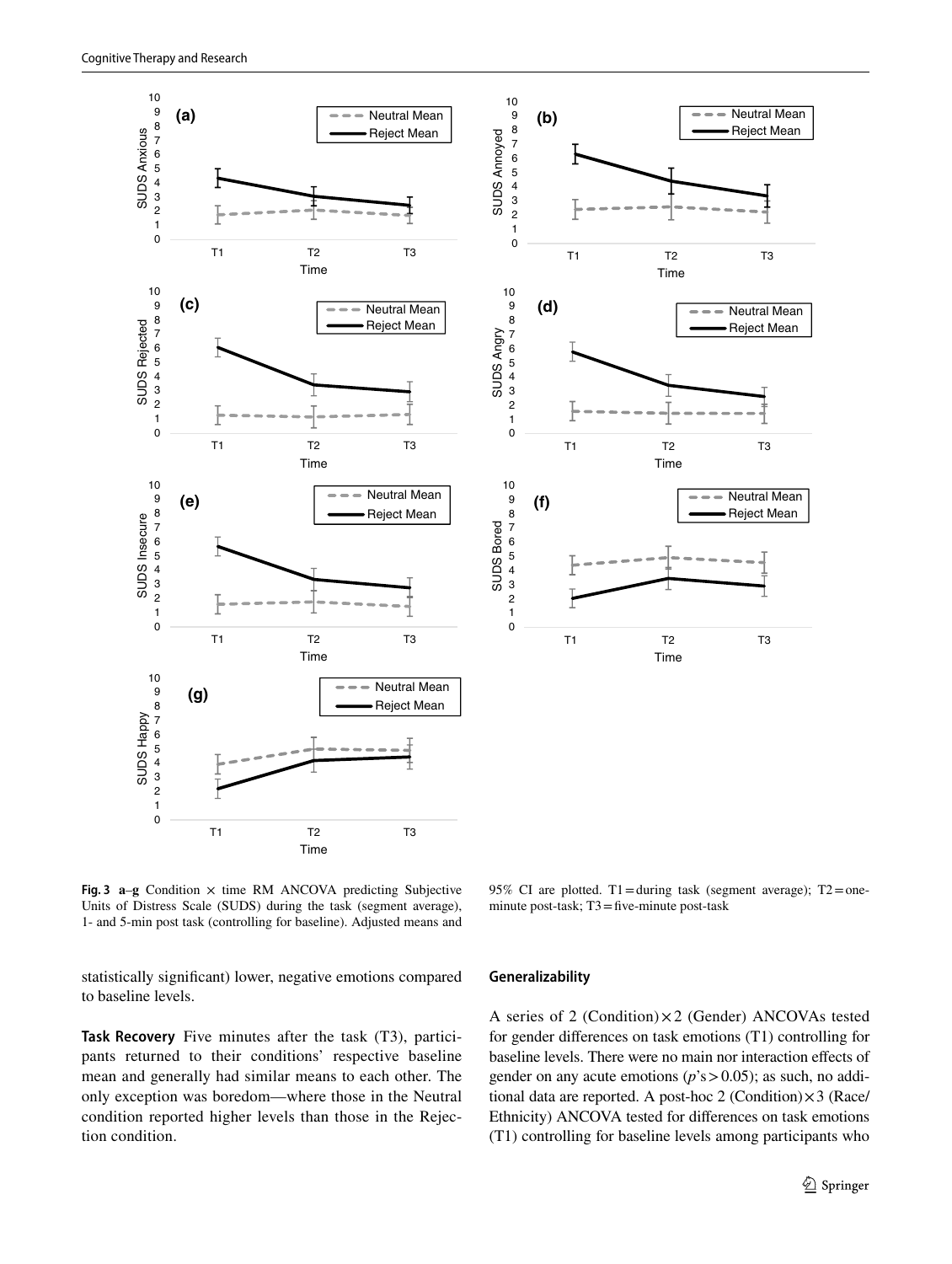<span id="page-9-0"></span>**Fig. 4** Statistically signifcant condition x social anxiety (SIAS; **a**, **c**, **e**) and condition × depression (CESD; **b**, **d**, **f**) regressions predicting relevant task (T1) Subjective Units of Distress Scale (SUDS; segment average) while controlling for baseline values as well as SA and depression symptoms



<span id="page-9-1"></span>**Table 2** Condition×time repeated measures ANCOVA on acute emotional responding

| SUDS     | Between subjects |                |               |       | Within subjects |                |               |                         |                |               |       |
|----------|------------------|----------------|---------------|-------|-----------------|----------------|---------------|-------------------------|----------------|---------------|-------|
|          | Condition        |                |               | Error | Time            |                |               | Condition $\times$ time |                |               | Error |
|          | df               | $\overline{F}$ | Partial $n^2$ | df    | df              | $\overline{F}$ | Partial $n^2$ | df                      | $\overline{F}$ | Partial $n^2$ | df    |
| Anxious  | 1                | 13.41          | $22**$        | 48    | 2               | 4.65           | $.09*$        | $\overline{c}$          | 11.91          | $20***$       | 96    |
| Rejected | 1                | 46.24          | .49***        | 49    | $\overline{c}$  | 16.33          | $.25***$      | $\overline{c}$          | 21.70          | $.31***$      | 98    |
| Insecure | 1                | 27.09          | $.36***$      | 49    | $\overline{c}$  | 11.34          | $.19***$      | $\overline{c}$          | 22.04          | $.31***$      | 98    |
| Angry    | 1                | 38.69          | .44***        | 49    | 2               | 18.76          | $.28***$      | $\overline{c}$          | 15.97          | $25***$       | 98    |
| Annoved  | 1                | 22.91          | $.32***$      | 49    | $\overline{c}$  | 6.65           | $.12**$       | 2                       | 11.05          | $.18***$      | 98    |
| Happy    | 1                | 4.10           | $.08*$        | 49    | 2               | 0.81           | .02           | 2                       | 2.93           | .06           | 98    |
| Bored    |                  | 16.28          | $25***$       | 48    | 2               | 1.70           | .03           | 2                       | 1.81           | .04           | 96    |

*SUDS* Subjective Units of Distress Scale

\**p*<.05, \*\**p*<.01, \*\*\**p*<.001

-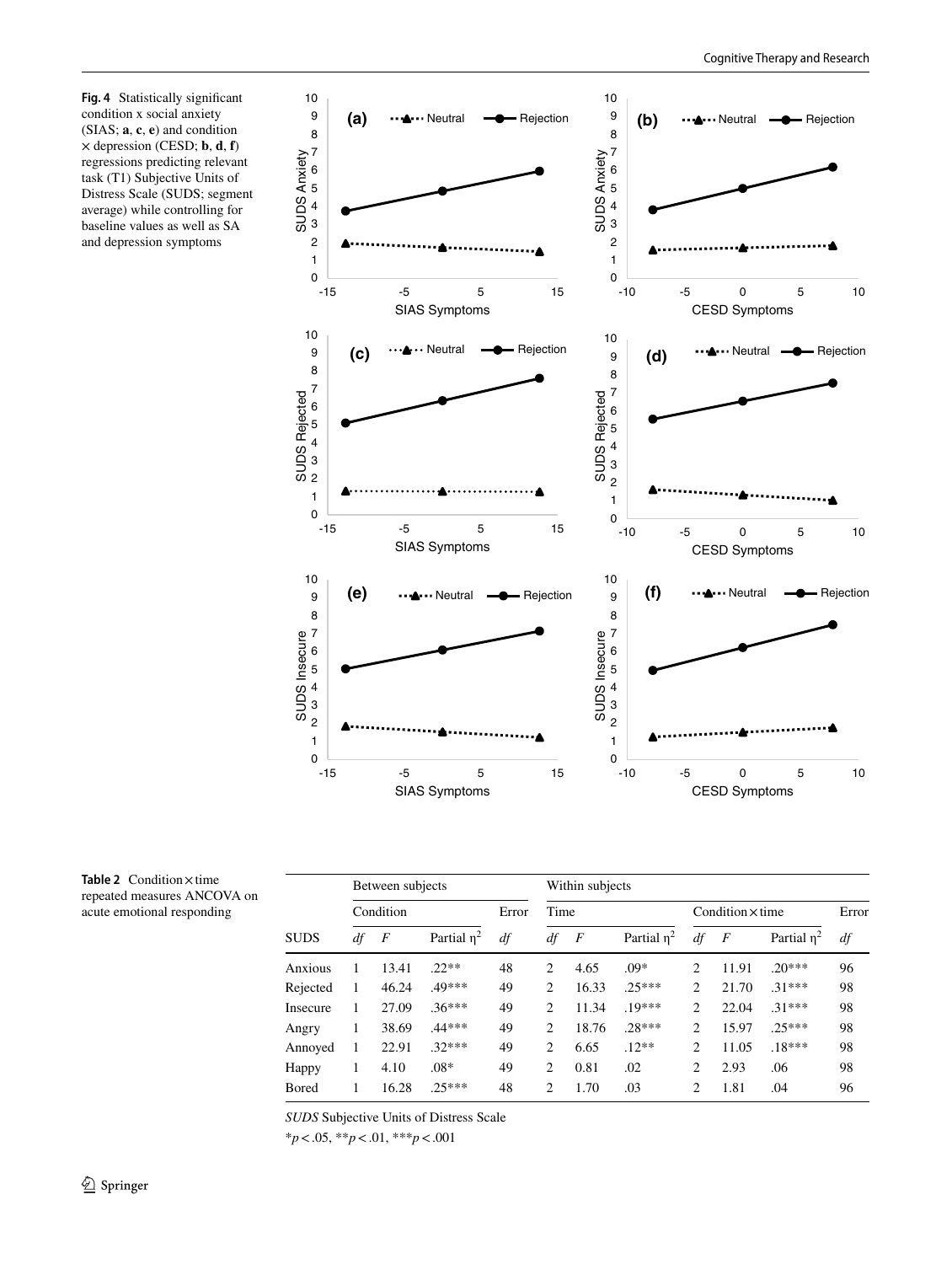identifed as White, Black, or Hispanic (see Table [1](#page-6-0) for identity distributions across condition). There were no main nor interaction effects of race/ethnicity on any acute emotions (*p*'s>0.05); as such, no additional data are reported.

## **Diferential Emotional Responding (Condition × SA/ Depression Symptoms)**

A series of regressions were conducted using Model 1 of the SPSS 26.0 PROCESS Macro (Hayes [2018\)](#page-14-19). Relevant task SUDS (T1) were specifed as the outcome with the Condition x symptoms as the primary predictor, while controlling for main efects of Condition, SIAS scores, and CESD scores as well as baseline SUDS levels. All continuous variables were mean centered to ease interpretations of the plots. As main efects of Condition remained signifcant across analyses, only moderation efects are discussed below. Figure [4](#page-9-0) depicts estimated means for statistically signifcant efects.

To examine SA, a series of regressions were conducted for SIAS on task (T1) anxiety, rejection, insecurity, angry, and annoyed controlling for baseline levels of that same emotion, main effects, and CESD scores. Analyses indicated significant  $SA \times$  Condition moderation effects on T1 anxiety,  $F(5,45) = 14.27$ ,  $p < 0.001$ ,  $R^2 = 0.61$ , T1 rejection,  $F(5,45) = 30.04$ ,  $p < 0.001$ ,  $R^2 = 0.77$ , and T1 insecurity,  $F(5,45) = 26.30, p < 0.001, R^2 = 0.75$ . Of the total variance, the interaction terms specifically accounted for 8.3% variance in T1 anxiety, 4.3% variance in T1 rejection, and 5.8% variance in T1 insecurity. Among those in the Rejection condition only, those with greater SA became more anxious, rejected, and insecure than those with below average SA. While the overall models were statistically significant, there were no main nor moderation effects of SA on feeling angry or annoyed  $(p's > 0.05)$ .

To examine depression, a series of regressions were conducted for CESD on task (T1) anxiety, rejection, insecurity, anger, and annoyance while controlling for SIAS scores. Analyses indicated a statistically signifcant moderation of depression on T1 anxiety,  $F(5,45) = 12.15$ ,  $p < 0.001$ ,  $R^2$ =0.58, T1 rejection,  $F(5,45)$ =29.00,  $p < 0.001$ ,  $R^2$ =0.76, and T1 insecurity,  $F(5,45) = 22.36$ ,  $p < 0.001$ ,  $R^2 = 0.71$ . Of the total variance, the interaction terms specifically accounted for 4.3% variance in T1 anxiety, 3.6% variance in T1 rejection, and 2.6% variance in T1 insecurity. Within the Rejection condition alone, those with greater depression reported feeling more anxious, rejected, and insecure than those with below average depression. While the overall models were statistically signifcant, there were no main or moderation efects of depression on feeling angry or annoyed  $(p's > 0.05)$ .

#### **Discussion**

The aim of the present study was to develop and validate a social rejection task to clarify the distinct and transdiagnostic mechanisms of SA and depression. From the outset, the task needed to efectively elicit relevant emotional responses (e.g., anxiety, rejection, insecurity), include a comparable control condition, be realistic, and feasible for most researchers. Preliminary fndings support the reliability, validity, and perceived realism of the A-DISS as well as the ability for participants to imagine themselves in both conditions. The Rejection condition segments successfully and consistently elicited greater negative afect (rejection, anxiety, insecurity, annoyance, anger) compared to baseline values and the Neutral condition segments. The Neutral condition evidenced stable afect levels across time. These efects were consistent across gender and the major racial/ ethnic categories represented in our sample (White, Black, Hispanic). As expected, participants with elevated SA randomized to the Rejection condition reported greater rejection, insecurity, and anxiety. Participants with elevated depression also reported greater rejection and insecurity. Unexpectedly, participants with elevated depression also reported elevated anxiety, but not anger, during the Rejection condition. As SA and depression symptoms were both included as covariates in testing for moderating efects, the interaction terms refect the unique variance accounted for above and beyond main efects or co-occurring symptoms. Overall, fndings provide preliminary validation data for the A-DISS as a novel peer rejection task that sheds light on some of the transdiagnostic vulnerabilities associated with SA and depression.

Findings with the A-DISS replicate efects suggested by theory and existing rejection tasks (e.g., Blackhart et al. [2009\)](#page-13-7) and extends the existing work in critical ways. The Neutral and Rejection conditions efectively elicited afective reactions across two studies, providing strong initial support for the internal validity of the task. We extend previous research by using a matched Neutral condition where participants imagined the same scenario, in the same social setting, where similar negative language was used to talk about a teacher (i.e., language was relevant other- rather than self-focused). The Neutral condition controls for important conceptual (e.g., social setting) and methodological (e.g., time, instructions) confounds present in other experimental manipulations of rejection. Efects were driven entirely by response to Rejection specifcally, rather than features of the A-DISS manipulation broadly (e.g., imagining oneself at a party) or competing efects driven by the Neutral condition response (e.g., decreased negative affect that could result from acceptance). Consistent with other work, the current findings also show that the affective reactions to, and recoveries from, rejection were multidimensional and occurred on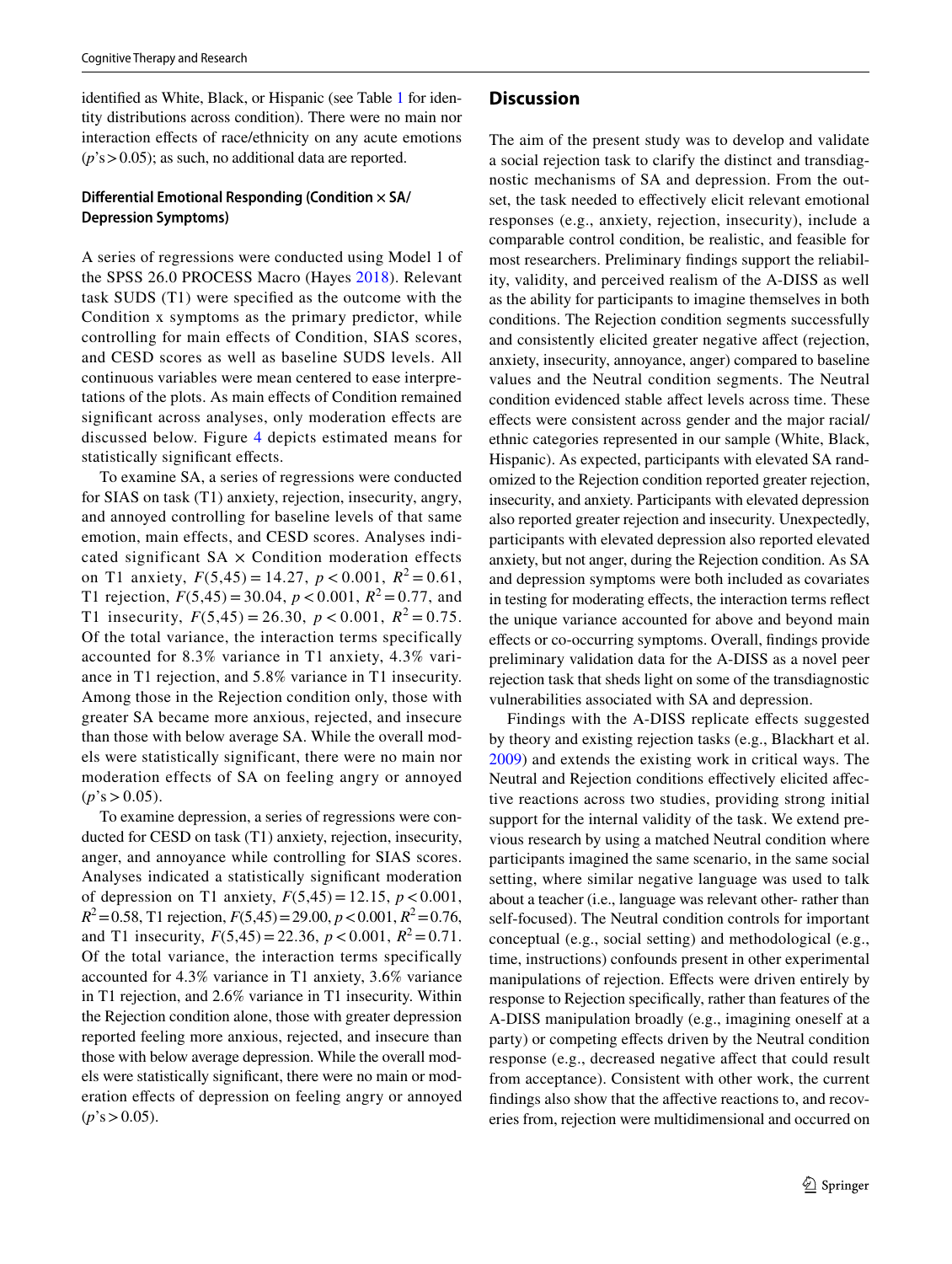diferent timescales (e.g., Zadro et al. [2006\)](#page-15-13), highlighting the importance of examining afective responses beyond positive and negative response types.

SA moderated the effects of rejection on the A-DISS on acute anxiety, rejection, and insecurity, consistent with prior work and theory indicating that individuals with SA are more vulnerable to perceived rejection (e.g., Bautista and Hope [2015](#page-13-15); Levinson et al. [2013;](#page-14-20) Spence and Rapee [2016\)](#page-15-0). Individuals high in SA report greater anxiety and negative cognitions about themselves in response to negative feedback and display a more pronounced attentional bias toward negative social cues than those low in SA (Bautista and Hope [2015\)](#page-13-15). Taken together, these results suggest one path wherein SA symptoms may be maintained: exaggerated reactivity to social rejection may strengthen fears of rejection, leading to an increase in social avoidance and a decrease in social skills practice, further maintaining symptoms of SA, potentiating reactivity, and increasing the possibility of rejection in the future. As this specifc pathway was not tested in the current study, future research is needed. For example, future studies could examine whether cognitions related to fear of rejection mediate the associations between SA and social avoidance or withdrawal.

Findings for depression only partially supported prior work and theory (Platt et al. [2013;](#page-14-21) Seidl et al. [2020](#page-15-14); Slavich et al. [2010\)](#page-15-4). Individuals with elevated depression felt more rejected, insecure, and anxious after the Rejection condition compared to those with low depression or those exposed to the Neutral condition. Repeated exposure to rejection paired with greater sensitivity to rejection may account for the development and maintenance of depressive symptoms (e.g., social withdrawal; negative cognitions of self-worth); in turn, depression symptoms may also increase rejection experiences and perpetuate into ever increasing problems (Kupferberg et al. [2016;](#page-14-12) Platt et al. [2013;](#page-14-21) Slavich et al. [2010\)](#page-15-4). That depression was associated with anxiety, even after controlling for SA symptoms, suggests a greater convergence in afective experiences during acute states of rejection than expected (see Eysenck and Fajkowska [2017](#page-14-22)). That depression was not associated with anger or annoyance during Rejection in spite of prior work showing these effects (e.g., Jobst et al.  $2015$ ), could be a function of differing methodologies (e.g., Cyberball vs. A-DISS) or gender compositions in study samples (e.g., 70% men in Jobst et al. [2015](#page-14-23) vs. 62% ciswomen in Study 2). Prior work has noted that men who adhere to traditional gender norms and display externalizing behavior, such as anger, are at greater risk for depression and are more prone to reporting anger/resentment in response to Rejection, whereas women are more prone to internalizing responses such as anxiety (Genuchi [2015](#page-14-24); Jobst et al. [2015\)](#page-14-23). Our sample size was too small to test possible three-way interactions across gender, symptoms, and condition or more complex models that considers intersecting identities (e.g., race/ethnicity and gender; Vargas et al. [2020\)](#page-15-15). Future work should directly test this in larger samples adequately powered to do so.

The A-DISS difers from other rejection tasks in important ways. The most commonly used tasks in the feld are not feasible in most research settings due to cost, stafng, and time (e.g., Yale Interpersonal Stressor; Stroud et al. [2000](#page-15-9)) or lack a socially-oriented Neutral condition and have questionable ecological validity (Cyberball; Williams et al. [2000](#page-15-8)). Less commonly used tasks that we are aware of address some, but not all, of these issues. For example, the Island Getaway Task is engaging, computerized, and involves negative peer feedback; however, it is contextualized as a game and the social-oriented comparison conditions are not neutral (Funkhouser et al. [2018](#page-14-25); Kujawa et al. [2014\)](#page-14-26). The recently developed Behind Your Back (Cole et al. [2014\)](#page-13-16) task for adolescents is similar to the Rejection condition of the A-DISS; however, to our knowledge it has not been validated with young adults, includes only mean/rejection content, and difers on the level of imagined engagement. The A-DISS is most similar to the ATSS paradigm overheard conversation and teaching assistant tapes (Davison et al. [1984](#page-13-9), [1997](#page-13-10)), but difers largely in terms of purpose (i.e., mood induction procedure vs. stimulating certain cognitions and qualitatively coding content), specifc content, and standardization. The use of a Neutral condition that was procedurally and conceptually identical to the Rejection condition (i.e., in both cases overhearing people talking at a party) was designed to minimize methodological biases. Prior studies where the social stressor (e.g., giving a speech) and neutral conditions (e.g., reading a magazine) difer both procedurally (e.g., the extent to which the participant has to actively do something; Buckner et al. [2011\)](#page-13-17) and conceptually (e.g., giving a speech is clearly a social context whereas reading a magazine alone has no clear social components to it), confounds the extent to which social stress or rejection is eliciting real-time symptoms, rather than social context or stress more broadly. Having a teacher (c.f., themselves) as the target of the conversation was designed to provide a meaningful control with similar content that most adolescent/young adult participants could connect to, while also minimizing the potential perception of rejection. Whereas tasks like Cyberball attempt to extinguish the less tangible features of the social context to avoid any potential confounds (e.g., physical setting; verbal cues), the A-DISS attempts to model some of the features of the social context to improve the generalizability of fndings to populations at high risk for SA and depression (adolescents/young adults in school). Nevertheless, tailoring the Neutral content in this way does make the task less generalizable to other samples and contexts (e.g., non-college attending young adults); researchers seeking to use both conditions of the A-DISS in diferent populations may consider incorporating other conversation targets and contexts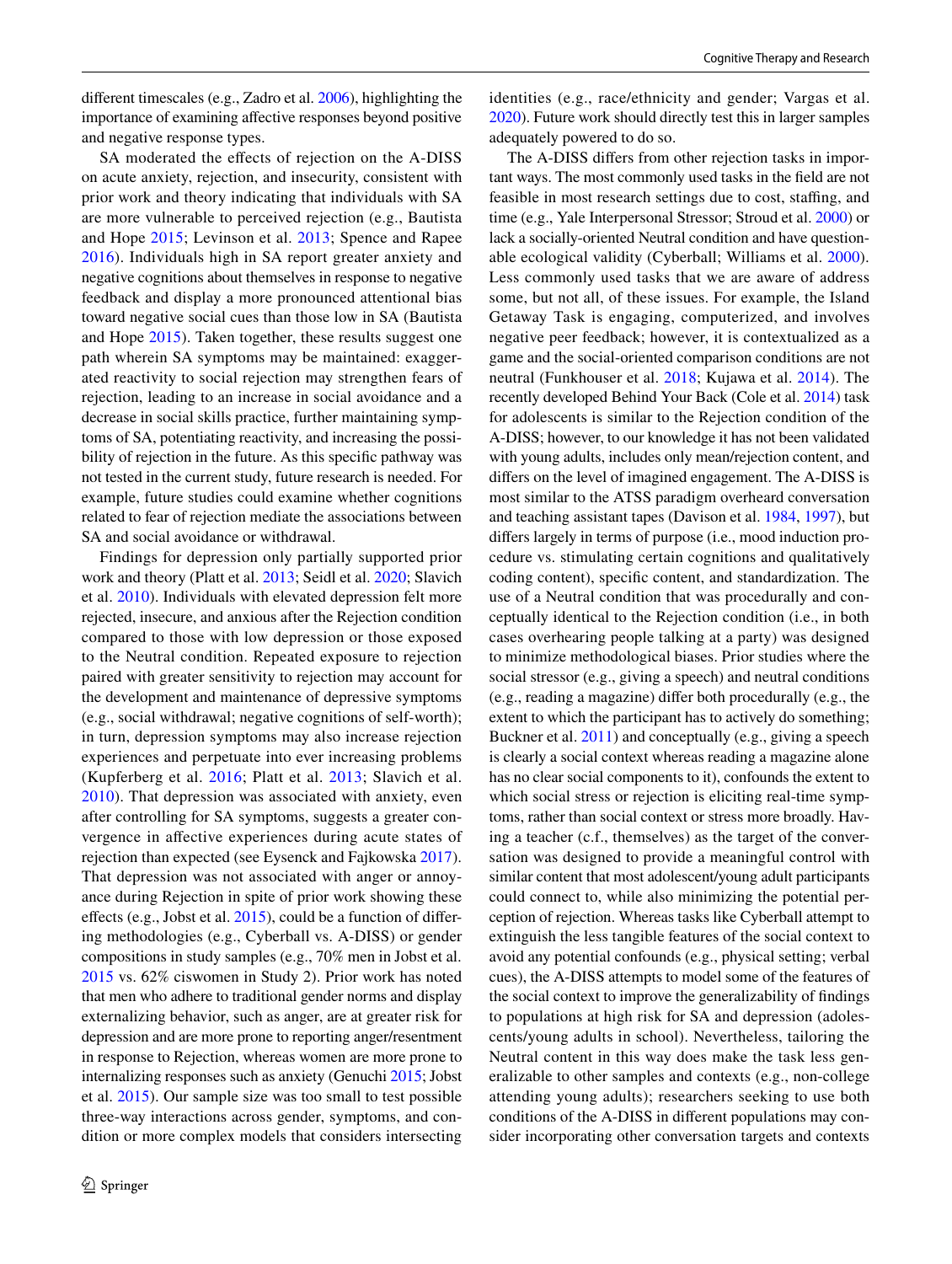in the Neutral scripts that are developmentally/contextually relevant (e.g., employers for non-college attending young adults). Ultimately, researchers may fnd the A-DISS more or less preferable to that of existing rejection tasks based on conceptual (e.g., the party setting), methodological (e.g., online administration), or feasibility (e.g., software access) concerns.

The current study should be considered in light of several limitations. Although these data offer preliminary support for a fairly generalizable sample of young college students, future validation work with adolescents is needed. As a preliminary test, we did not select participants for specifc levels of clinical symptoms nor exclude for any comorbidities which may have attenuated or confated the efects of SA and depression. We also did not measure participants' prior experiences of rejection, which may have infuenced their interpretations and responses to the A-DISS while also being confounded with their current level of SA or depression symptoms (Blöte et al. [2007;](#page-13-4) Erath et al. [2007](#page-14-6); Gazelle and Ladd [2003\)](#page-14-7). In designing the A-DISS scripts, we further sought to balance the need to attenuate the possible effects of gendered language to achieve internal validity, while also acknowledging that gender dynamics are not standardized in daily life and contribute to diferential experiences of rejection, SA, and depression (Akibar et al. [2019\)](#page-13-18). For example, as shown in the Supplemental Materials, the actors read identical lines for the recordings designated for men and women across conditions. The exception to this were the fnal two Rejection segments where one actor taunts the other about being attracted to the participant. As we expected the majority of participants to more easily and closely identify with a heteronormative culture, the lines were swapped so that the male voice actor was taunted about their attraction to participants identifed as women, while the female voice actor was taunted about their attraction to participants identifed as men. In the current study, 0% of participants self-identifed as a gender minority and the three cases who identifed as a sexual minority were randomly assigned to the Neutral condition which precluded us from exploring these dynamics further. However, considering the use of gender pronouns in laboratory tasks and measures as well as the impact on real-time responding is an important avenue for future research (Cloutier et al. in press; Lindner et al. [2013\)](#page-14-27). Finally, we conducted relatively intense assessments across an ~10-min period. Some work has noted that the strongest efects of rejection on afect may be delayed following a period of rumination (Blackhart et al. [2009\)](#page-13-7). As such, studies with longer post-task assessment periods are warranted.

The current study offers preliminary findings that may inform a breadth of methodologically and clinically innovative research. Methodologically, future work could consider incorporating additional contextual cues (e.g., video/picture of a party scene) and task-specifc moderators (e.g., specifying relationships to the voice actors) into the manipulations, collecting physiological data to examine parallel physiological processes (e.g., increased skin conductance, heart rate, cortisol), or conducting multi-level models on segment level data to better quantify rejection reactivity (Bilsky et al. [2018;](#page-13-19) Cole et al. [2014;](#page-13-16) Litt and Stock [2011](#page-14-28); Teunissen et al. [2012;](#page-15-16) Venturini et al. [2016\)](#page-15-17). Additional work could also employ within subjects designs as well as focus on other features of validity and examine specifc clinical targets such as vividness, engagement, negative appraisals, and post-task rumination (Cole et al. [2019;](#page-13-20) Holmes and Matthews [2010;](#page-14-13) Lackner and Fresco [2016](#page-14-29); Scheveneels et al. [2016\)](#page-15-18). Such efforts might incorporate clinical or transdiagnostic assessments to identify converging and diverging features of task reactivity while clarifying or ruling out comorbidities (Conway et al. [2016](#page-13-21); Stanton et al. [2020](#page-15-19)). Given the broad theoretical relevance of rejection to other emerging problems (e.g., substance use), research examining the extent to which reactivity to laboratory-induced rejection is associated with concurrent and long-term problems is a particularly promising area (Blumenthal et al. under review; Cloutier et al. [2019](#page-13-22); Lakin et al. [2008](#page-14-30)). Lastly, although fndings were consistent across study samples with difering racial/ ethnic backgrounds as well as in the post-hoc explorations of White, Black, and Hispanic identities as moderators, studies with larger, more diverse samples are needed to directly test for generalizability and consider potential cultural diferences (Gerrard et al. [2012\)](#page-14-31).

#### **Clinical Implications**

Our work, in conjunction with past fndings, suggests that efective SA and depression treatments may share a broad overarching structure (e.g., cognitive behavioral therapies) that target similar afective reactions elicited by social rejection (Epkins and Heckler [2011](#page-13-1); Garber and Weersing [2010\)](#page-14-11). Individuals experiencing elevated SA, depression, or both may beneft from reducing anxious arousal, restructuring maladaptive cognitions, and increasing behavioral engagement in response to social rejections. These fndings suggest that tailoring broad evidence-based approaches to target specifc afective reactions to transdiagnostic stressors may improve outcomes for individuals with SA and depression symptoms.

**Acknowledgements** The authors would like to thank Kinsie Dunham, Laura Jamison, Patrick Melugin, Erik Tristan, and all of the other members of the Teen Stress and Alcohol Research Laboratory at the University of North Texas for their early contributions to this study.

**Funding** Research supported by: R. Cloutier was partially supported by a National Institute of Health National Research Service Award (1F31DA041105) while at the University of North Texas (presently at the Pennsylvania State University where she is now supported by T32DA017629). The funders had no role in study design, data collection and analysis, decision to publish, or preparation of the manuscript.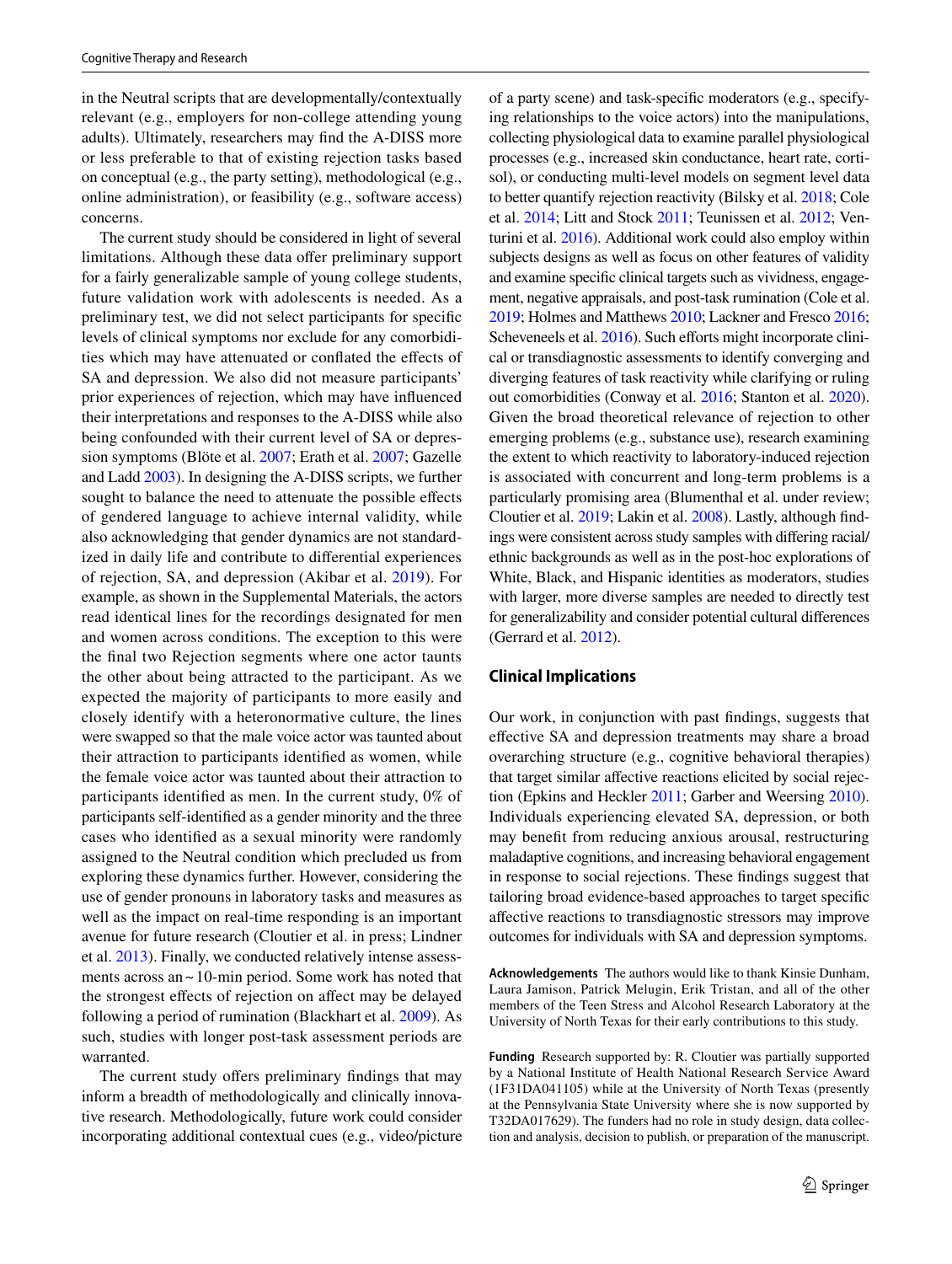## **Compliance with Ethical Standards**

**Conflict of interest** Renee Cloutier, Sarah Bilsky, Catherine Baxley, Kristen Anderson, and Heidemarie Blumenthal declare that they have no conficts of interest.

**Ethics Approval** All procedures performed in studies involving human participants were in accordance with the ethical standards of the institutional research committee and with the 1964 Helsinki declaration and its later amendments or comparable ethical standards. Approval was granted by the Ethics Committee of the University of North Texas on August 29, 2016 (IRB# 16-336).

**Informed Consent** Informed consent was obtained from all individual subjects participating in the study.

**Animal Rights** No animal studies were carried out by the authors for this article.

# **References**

- <span id="page-13-18"></span>Akibar, A., Niemann, Y. F., Blumenthal, H., & Vosvick, M. (2019). Dimensions of sexuality and social anxiety in emerging adulthood. *Journal of Gay & Lesbian Mental Health, 23*(2), 244–266.
- <span id="page-13-6"></span>American Psychiatric Association. (2013). *Diagnostic and statistical manual of mental disorders* (5th ed.). [https://doi.org/10.1176/appi.](https://doi.org/10.1176/appi.books.9780890425596) [books.9780890425596.](https://doi.org/10.1176/appi.books.9780890425596)
- <span id="page-13-5"></span>Amir, N., Beard, C., & Bower, E. (2005). Interpretation bias and social anxiety. *Cognitive Therapy and Research, 29*(4), 433–443. [https](https://doi.org/10.1007/s10608-005-2834-5) [://doi.org/10.1007/s10608-005-2834-5](https://doi.org/10.1007/s10608-005-2834-5).
- <span id="page-13-14"></span>Amtmann, D., Kim, J., Chung, H., Bamer, A. M., Askew, R. L., Wu, S., et al. (2014). Comparing CESD-10, PHQ-9, and PROMIS depression instruments in individuals with multiple sclerosis. *Rehabilitation Psychology, 59*(2), 220–229. [https://doi.org/10.1037/a0035](https://doi.org/10.1037/a0035919) [919.](https://doi.org/10.1037/a0035919)
- <span id="page-13-11"></span>Asher, M., Asnaani, A., & Aderka, I. M. (2017). Gender diferences in social anxiety disorder: A review. *Clinical Psychology Review, 56*, 1–12. [https://doi.org/10.1016/j.cpr.2017.05.004.](https://doi.org/10.1016/j.cpr.2017.05.004)
- <span id="page-13-13"></span>Audacity Team. (2019). Audacity(R): Free Audio Editor and Recorder [Computer application]. Version 2.3.2. Retrieved May 20, 2019, from <https://audacityteam.org/>.
- <span id="page-13-8"></span>Bacon, A. K., Cranford, A. N., & Blumenthal, H. (2015). Efects of ostracism and sex on alcohol consumption in a clinical laboratory setting. *Psychology of Addictive Behaviors, 29*(3), 664–672. [https](https://doi.org/10.1037/adb0000054) [://doi.org/10.1037/adb0000054.](https://doi.org/10.1037/adb0000054)
- <span id="page-13-15"></span>Bautista, C., & Hope, D. (2015). Fear of negative evaluation, social anxiety and response to positive and negative online social cues. *Cognitive Therapy & Research, 39*(5), 658–668. [https://doi.](https://doi.org/10.1007/s10608-015-9687-3) [org/10.1007/s10608-015-9687-3.](https://doi.org/10.1007/s10608-015-9687-3)
- <span id="page-13-19"></span>Bilsky, S. A., Cloutier, R. M., Bynion, T., Feldner, M. T., & Leen-Feldner, E. W. (2018). An experimental test of the impact of adolescent anxiety on parental sick role reinforcement behavior. *Behavior Research and Therapy, 109*, 37–48. [https://doi.org/10.1016/j.](https://doi.org/10.1016/j.brat.2018.07.009) [brat.2018.07.009.](https://doi.org/10.1016/j.brat.2018.07.009)
- <span id="page-13-7"></span>Blackhart, G. C., Nelson, B. C., Knowles, M. L., & Baumeister, R. F. (2009). Rejection elicits emotional reactions but neither causes immediate distress nor lowers self-esteem: A meta-analytic review of 192 studies on social exclusion. *Personality and Social Psychology Review, 13*(4), 269–309. [https://doi.org/10.1177/10888](https://doi.org/10.1177/1088868309346065) [68309346065](https://doi.org/10.1177/1088868309346065).
- <span id="page-13-4"></span>Blöte, A. W., Kint, M. J. W., & Westenberg, P. M. (2007). Peer behavior toward socially anxious adolescents: Classroom observations.

*Behaviour Research and Therapy, 45*(11), 2773–2779. [https://doi.](https://doi.org/10.1016/j.brat.2007.06.011) [org/10.1016/j.brat.2007.06.011](https://doi.org/10.1016/j.brat.2007.06.011).

- Blumenthal, H., Cloutier, R. M., Douglas, M. E., Kearns, N. T., & Carey, C. N. (Under Review). Desire to drink as a function of laboratory-induced social stress among adolescents.
- <span id="page-13-0"></span>Bruce, S. E., Yonkers, K. A., Otto, M. W., Eisen, J. L., Weisberg, R. B., Pagano, M., et al. (2005). Infuence of psychiatric comorbidity on recovery and recurrence in generalized anxiety disorder, social phobia, and panic disorder: A 12-year prospective study. *American Journal of Psychiatry, 162*(6), 1179–1187. [https://doi.](https://doi.org/10.1176/appi.ajp.162.6.1179) [org/10.1176/appi.ajp.162.6.1179](https://doi.org/10.1176/appi.ajp.162.6.1179).
- <span id="page-13-17"></span>Buckner, J. D., Silgado, J., & Schmidt, N. B. (2011). Marijuana craving during a public speaking challenge: Understanding marijuana use vulnerability among women and those with social anxiety disorder. *Journal of Behavior Therapy and Experimental Psychiatry*. <https://doi.org/10.1016/j.jbtep.2010.07.005>.
- <span id="page-13-22"></span>Cloutier, R. M., Blumenthal, H., Trim, R. S., Douglas, M. E., & Anderson, K. G. (2019). Real-time social stress response and subsequent alcohol use initiation among female adolescents. *Psychology of Addictive Behaviors, 3*(33), 254–265. [https://doi.org/10.1037/](https://doi.org/10.1037/adb0000454) [adb0000454.](https://doi.org/10.1037/adb0000454)
- Cloutier, R. M., Dunham, K. J., Cochrane, B., & Blumenthal, H. (In Press). Beyond the binary: A 'real world' example to inform identity-affirming laboratory methods with substance using youth.
- <span id="page-13-16"></span>Cole, D. A., Martin, N. C., Sterba, S. K., Sinclair-McBride, K., Roeder, K. M., Zelkowitz, R., et al. (2014). Peer victimization (and harsh parenting) as developmental correlates of cognitive reactivity, a diathesis for depression. *Journal of Abnormal Psychology, 123*(2), 336–349. [https://doi.org/10.1037/a0036489.supp.](https://doi.org/10.1037/a0036489.supp)
- <span id="page-13-20"></span>Cole, D. A., Zelkowitz, R. L., Nick, E. A., Lubarsky, S. R., & Rights, J. D. (2019). Simultaneously examining negative appraisals, emotion reactivity, and cognitive reactivity in relation to depressive symptoms in children. *Development and Psychopathology, 31*(4), 1527–1540.<https://doi.org/10.1017/s0954579418001207>.
- <span id="page-13-21"></span>Conway, C. C., Starr, L. R., Espejo, E. P., Brennan, P. A., & Hammen, C. (2016). Stress responsivity and the structure of common mental disorders: Transdiagnostic internalizing and externalizing dimensions are associated with contrasting stress appraisal biases. *Journal of Abnormal Psychology, 125*(8), 1079. [https://](https://doi.org/10.1037/abn0000163) [doi.org/10.1037/abn0000163.](https://doi.org/10.1037/abn0000163)
- <span id="page-13-3"></span>Coyne, J. C. (1976). Depression and the response of others. *Journal of Abnormal Psychology, 85*, 186–193. [https://doi.](https://doi.org/10.1037//0021-843X.85.2.186) [org/10.1037//0021-843X.85.2.186.](https://doi.org/10.1037//0021-843X.85.2.186)
- <span id="page-13-2"></span>Cuthbert, B. N., & Kozak, M. J. (2013). Constructing constructs for psychopathology: The NIMH research domain criteria. *Journal of Abnormal Psychology, 122*, 928–937. [https://doi.org/10.1037/](https://doi.org/10.1037/a0034028) [a0034028](https://doi.org/10.1037/a0034028).
- <span id="page-13-9"></span>Davison, G. C., Feldman, P. M., & Osborn, C. E. (1984). Articulated thoughts, irrational beliefs, and fear of negative evaluation. *Cognitive Therapy and Research, 8*(4), 349–362. [https://doi.](https://doi.org/10.1007/BF01173310) [org/10.1007/BF01173310](https://doi.org/10.1007/BF01173310).
- <span id="page-13-10"></span>Davison, G. C., Vogel, R. S., & Cofman, S. G. (1997). The articulated thoughts in simulated situations paradigm: A think-aloud approach to cognitive assessment. *Journal of Consulting and Clinical Psychology*, *65*(6), 950–958. [https://doi.org/10.1111/1467-](https://doi.org/10.1111/1467-8721.ep10770963) [8721.ep10770963.](https://doi.org/10.1111/1467-8721.ep10770963)
- <span id="page-13-12"></span>Davison, G. C., & Zighelboim, V. (1987). Irrational beliefs in the articulated thoughts of college students with social anxiety. *Journal of Rational Emotive Therapy, 5*(4), 238–254. [https://doi.org/10.1007/](https://doi.org/10.1007/BF01073815) [BF01073815.](https://doi.org/10.1007/BF01073815)
- <span id="page-13-1"></span>Epkins, C. C., & Heckler, D. R. (2011). Integrating etiological models of social anxiety and depression in youth: Evidence for a cumulative interpersonal risk model. *Clinical Child and Family Psychology Review, 14*(4), 329–376. [https://doi.org/10.1007/s1056](https://doi.org/10.1007/s10567-011-0101-8) [7-011-0101-8](https://doi.org/10.1007/s10567-011-0101-8).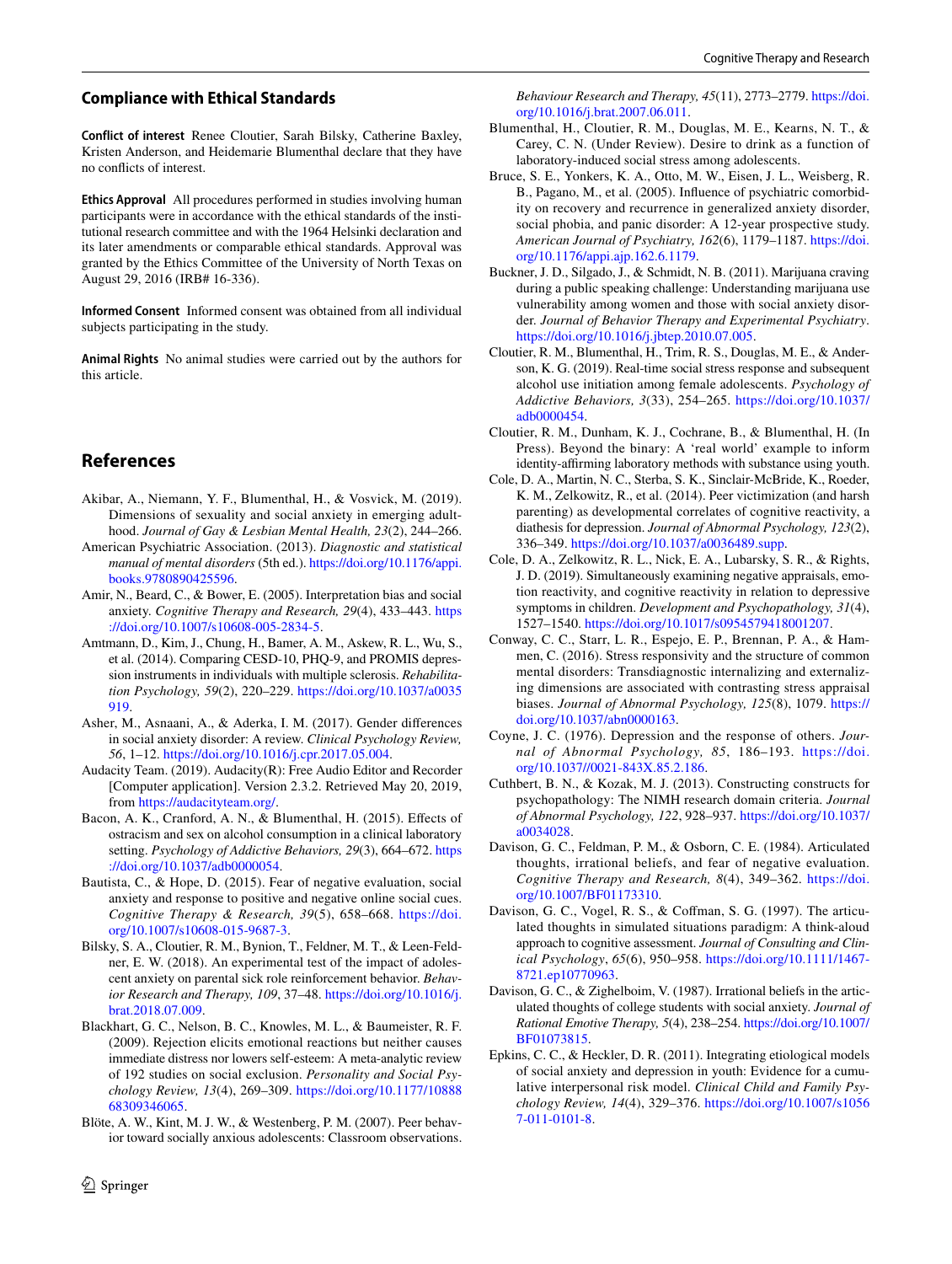- <span id="page-14-6"></span>Erath, S. A., Flanagan, K. S., & Bierman, K. L. (2007). Social anxiety and peer relations in early adolescence: Behavioral and cognitive factors. *Journal of Abnormal Child Psychology, 35*(3), 405–416. [https://doi.org/10.1007/s10802-007-9099-2.](https://doi.org/10.1007/s10802-007-9099-2)
- <span id="page-14-22"></span>Eysenck, M. W., & Fajkowska, M. (2017). Anxiety and depression: Toward overlapping and distinctive features. *Cognition and Emotion, 37*(7), 1391–1400. [https://doi.org/10.1080/02699](https://doi.org/10.1080/02699931.2017.1330255) [931.2017.1330255](https://doi.org/10.1080/02699931.2017.1330255).
- <span id="page-14-25"></span>Funkhouser, C. J., Auerbach, R. P., Kujawa, A., Morelli, S. A., Phan, K. L., & Shankman, S. A. (2018). Social feedback valence differentially modulates the reward positivity, P300, and late positive potential. *Journal of Psychophysiology*. [https://doi.](https://doi.org/10.1027/0269-8803/a000253) [org/10.1027/0269-8803/a000253](https://doi.org/10.1027/0269-8803/a000253).
- <span id="page-14-11"></span>Garber, J., & Weersing, V. R. (2010). Comorbidity of anxiety and depression in youth: Implications for treatment and prevention. *Clinical Psychology: A Publication of the Division of Clinical Psychology of the American Psychological Association, 17*(4), 293–306. [https://doi.org/10.1111/j.1468-2850.2010.01221.x.](https://doi.org/10.1111/j.1468-2850.2010.01221.x)
- <span id="page-14-7"></span>Gazelle, H., & Ladd, G. W. (2003). Anxious solitude and peer exclusion: A diathesis–stress model of internalizing trajectories in childhood. *Child Development, 74*(1), 257–278. [https://doi.](https://doi.org/10.1111/1467-8624.00534) [org/10.1111/1467-8624.00534.](https://doi.org/10.1111/1467-8624.00534)
- <span id="page-14-24"></span>Genuchi, M. (2015). Anger and hostility as primary externalizing features of depression in college men. *International Journal of Men's Health, 14*(2), 113–128. [https://doi.org/10.3149/jmh.1402.113.](https://doi.org/10.3149/jmh.1402.113)
- <span id="page-14-31"></span>Gerrard M., Stock M. L., Roberts M. E., Gibbons F. X., O'Hara R. E., Weng C. Y., & Wills T. A. (2012). Coping with racial discrimination: The role of substance use. *Psychology of Addictive Behaviors*, *26*(3), 550–560. [https://doi.org/10.1037/a0027711.](https://doi.org/10.1037/a0027711)
- <span id="page-14-15"></span>Gotlib, I. H., Traill, S. K., Montoya, R. L., Joormann, J., & Chang, K. (2005). Attention and memory biases in the ofspring of parents with bipolar disorder: Indications from a pilot study. *Journal of Child Psychology and Psychiatry, 46*(1), 84–93. [https://doi.org/1](https://doi.org/10.1111/j.1469-7610.2004.00333.x) [0.1111/j.1469-7610.2004.00333.x](https://doi.org/10.1111/j.1469-7610.2004.00333.x).
- <span id="page-14-5"></span>Hammen, C. (2006). Stress generation in depression: Refections on origins, research, and future directions. *Journal of Clinical Psychology, 62*, 1065–1082. [https://doi.org/10.1002/jclp.20293.](https://doi.org/10.1002/jclp.20293)
- <span id="page-14-19"></span>Hayes, A. F. (2018). *Introduction to mediation, moderation, and conditional process analysis: A regression-based approach* (2nd ed.). New York: The Guilford Press.
- <span id="page-14-13"></span>Holmes, E. A., & Mathews, A. (2010). Mental imagery in emotion and emotional disorders. *Clinical Psychology Review, 30*(3), 349–362. <https://doi.org/10.1016/j.cpr.2010.01.001>.
- <span id="page-14-23"></span>Jobst, A., Sabass, L., Palagyi, A., Bauriedl-Schmidt, C., Mauer, M. C., Sarubin, N., et al. (2015). Efects of social exclusion on emotions and oxytocin and cortisol levels in patients with chronic depression. *Journal of Psychiatric Research, 60*, 170–177. [https://doi.](https://doi.org/10.1016/j.jpsychires.2014.11.001) [org/10.1016/j.jpsychires.2014.11.001](https://doi.org/10.1016/j.jpsychires.2014.11.001).
- <span id="page-14-2"></span>Kessler, R. C., Berglund, P., Demler, O., Jin, R., Merikangas, K. R., & Walters, E. E. (2005a). Lifetime prevalence and age-of-onset distributions of DSM-IV disorders in the National Comorbidity Survey Replication. *Archives of General Psychiatry, 62*(6), 593–602.<https://doi.org/10.1001/archpsyc.62.6.593>.
- <span id="page-14-3"></span>Kessler, R. C., Chiu, W. T., Demler, O., & Walters, E. E. (2005b). Prevalence, severity, and comorbidity of 12-month DSM-IV disorders in the National Comorbidity Survey Replication. *Archives of General Psychiatry, 62*(6), 617–627. [https://doi.org/10.1001/](https://doi.org/10.1001/archpsyc.62.6.617) [archpsyc.62.6.617.](https://doi.org/10.1001/archpsyc.62.6.617)
- <span id="page-14-0"></span>Kessler, R. C., & Wang, P. S. (2008). The descriptive epidemiology of commonly occurring mental disorders in the United States. *Annual Review of Public Health, 29*, 115–129. [https://doi.](https://doi.org/10.1146/annurev.publhealth.29.020907.090847) [org/10.1146/annurev.publhealth.29.020907.090847](https://doi.org/10.1146/annurev.publhealth.29.020907.090847).
- <span id="page-14-9"></span>Klemanski, D. H., Curtiss, J., McLaughlin, K. A., & Nolen-Hoeksema, S. (2017). Emotion regulation and the transdiagnostic role of repetitive negative thinking in adolescents with social anxiety

and depression. *Cognitive Therapy and Research, 41*(2), 206–219. <https://doi.org/10.1007/s10608-016-9817-6>.

- <span id="page-14-10"></span>Kraines, M. A., White, E. J., Grant, D. M., & Wells, T. T. (2019). Social anxiety as a precursor for depression: Infuence of interpersonal rejection and attention to emotional stimuli. *Psychiatry Research, 275*, 296–303. <https://doi.org/10.1016/j.psychres.2019.04.001>.
- <span id="page-14-26"></span>Kujawa, A., Arfer, K. B., Klein, D. N., & Proudft, G. H. (2014). Electrocortical reactivity to social feedback in youth: A pilot study of the Island Getaway task. *Developmental Cognitive Neuroscience, 10*, 140–147.
- <span id="page-14-12"></span>Kupferberg, A., Bicks, L., & Hasler, G. (2016). Social functioning in major depressive disorder. *Neuroscience & Biobehavioral Reviews, 69*, 313–332. [https://doi.org/10.1016/j.neubi](https://doi.org/10.1016/j.neubiorev.2016.07.002) [orev.2016.07.002.](https://doi.org/10.1016/j.neubiorev.2016.07.002)
- <span id="page-14-29"></span>Lackner, R. J., & Fresco, D. M. (2016). Interaction effect of brooding rumination and interoceptive awareness on depression and anxiety symptoms. *Behaviour Research and Therapy, 85*, 43–52. [https://](https://doi.org/10.1016/j.brat.2016.08.007) [doi.org/10.1016/j.brat.2016.08.007](https://doi.org/10.1016/j.brat.2016.08.007).
- <span id="page-14-30"></span>Lakin, J. L., Chartrand, T. L., & Arkin, R. M. (2008). I am too just like you: Nonconscious mimicry as an automatic behavioral response to social exclusion. *Psychological Science, 19*(8), 816–822. [https](https://doi.org/10.1111/j.1467-9280.2008.02162.x) [://doi.org/10.1111/j.1467-9280.2008.02162.x.](https://doi.org/10.1111/j.1467-9280.2008.02162.x)
- <span id="page-14-20"></span>Levinson, C. A., Langer, J. K., & Rodebaugh, T. L. (2013). Reactivity to exclusion prospectively predicts social anxiety symptoms in young adults. *Behavior Therapy, 44*(3), 470–478. [https://doi.](https://doi.org/10.1016/j.beth.2013.04.007) [org/10.1016/j.beth.2013.04.007.](https://doi.org/10.1016/j.beth.2013.04.007)
- <span id="page-14-17"></span>Lewinsohn, P. M., Seeley, J. R., Roberts, R. E., & Allen, N. B. (1997). Center for Epidemiologic Studies Depression Scale (CESD) as a screening instrument for depression among community-residing older adults. *Psychology and Aging, 12*(2), 277–287. [https://doi.](https://doi.org/10.1037/0882-7974.12.2.277) [org/10.1037/0882-7974.12.2.277.](https://doi.org/10.1037/0882-7974.12.2.277)
- <span id="page-14-27"></span>Lindner, P., Martell, C., Bergström, J., Andersson, G., & Carlbring, P. (2013). Clinical validation of a non-heteronormative version of the Social Interaction Anxiety Scale (SIAS). *Health and Quality of Life Outcomes, 11*(1), 1.
- <span id="page-14-28"></span>Litt, D. M., & Stock, M. L. (2011). Adolescent alcohol-related risk cognitions: The roles of social norms and social networking sites. *Psychology of Addictive Behaviors, 25*, 708–713. [https://](https://doi.org/10.1037/a0024226) [doi.org/10.1037/a0024226](https://doi.org/10.1037/a0024226).
- <span id="page-14-16"></span>Mattick, R. P., & Clarke, J. C. (1998). Development and validation of measures of social phobia scrutiny fear and social interaction anxiety. *Behaviour Research and Therapy, 36*(4), 455–470. [https](https://doi.org/10.1016/s0005-7967(97)10031-6) [://doi.org/10.1016/s0005-7967\(97\)10031-6](https://doi.org/10.1016/s0005-7967(97)10031-6).
- <span id="page-14-1"></span>McKnight, P. E., Monfort, S. S., Kashdan, T. B., Blalock, D. V., & Calton, J. M. (2016). Anxiety symptoms and functional impairment: A systematic review of the correlation between the two measures. *Clinical Psychology Review, 45*, 115–130. [https://doi.](https://doi.org/10.1016/j.cpr.2015.10.005) [org/10.1016/j.cpr.2015.10.005](https://doi.org/10.1016/j.cpr.2015.10.005).
- <span id="page-14-8"></span>McLaughlin, K. A., & Nolen-Hoeksema, S. (2012). Interpersonal stress generation as a mechanism linking rumination to internalizing symptoms in early adolescents. *Journal of Clinical Child and Adolescent Psychology, 41*(5), 584–597. [https://doi.](https://doi.org/10.1080/15374416.2012.704840) [org/10.1080/15374416.2012.704840.](https://doi.org/10.1080/15374416.2012.704840)
- <span id="page-14-14"></span>Nolen-Hoeksema, S. (2001). Gender diferences in depression. *Current Directions in Psychological Science, 10*(5), 173–176. [https://doi.](https://doi.org/10.1111/1467-8721.00142) [org/10.1111/1467-8721.00142](https://doi.org/10.1111/1467-8721.00142).
- <span id="page-14-21"></span>Platt, B., Kadosh, K. C., & Lau, J. Y. (2013). The role of peer rejection in adolescent depression. *Depression and Anxiety, 30*(9), 809–821.<https://doi.org/10.1002/da.22120>.
- <span id="page-14-18"></span>Radlof, L. S. (1977). The CESD scale: A self-report depression scale for research in the general population. *Applied Psychological Measurement, 1*(3), 385–401. [https://doi.org/10.1177/0146621677](https://doi.org/10.1177/014662167700100306) [00100306](https://doi.org/10.1177/014662167700100306).
- <span id="page-14-4"></span>Rapee, R. M., & Spence, S. H. (2004). The etiology of social phobia: Empirical evidence and an initial model. *Clinical*